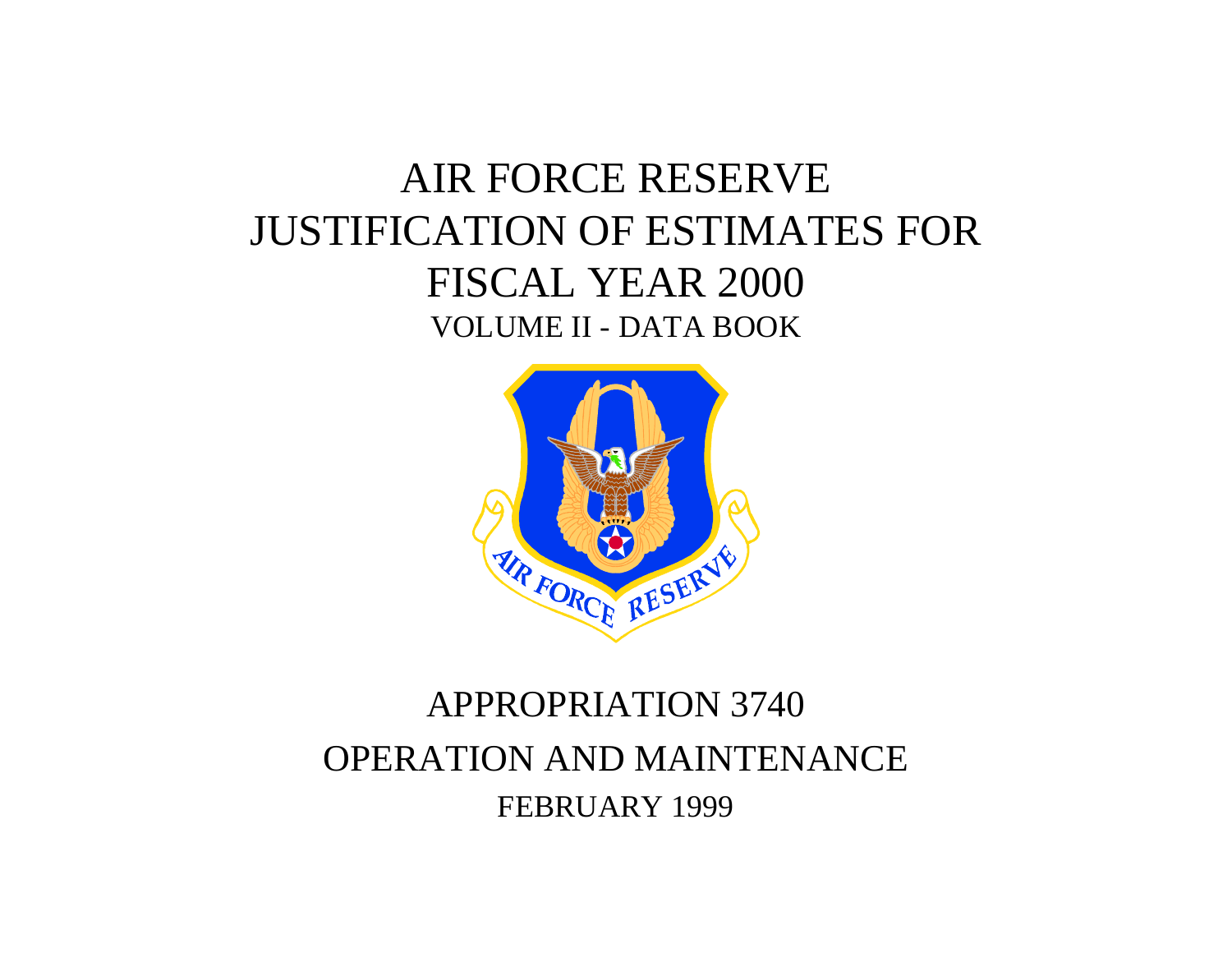#### OPERATION AND MAINTENANCE, AIR FORCE RESERVE

#### TABLE OF CONTENTS

#### Justification of Estimates for FY 2000

### Volume II – Data Book

#### Table of Contents

#### Section I – Special Analyses Page No.

|                                                                                       | 3  |
|---------------------------------------------------------------------------------------|----|
|                                                                                       | 5  |
|                                                                                       | 6  |
|                                                                                       | 10 |
|                                                                                       | 11 |
| Section II – Real Property and Minor Construction                                     |    |
|                                                                                       | 13 |
| Real Property Maintenance and Minor Construction Projects +\$500,000 (Exhibit OP-27P) | 18 |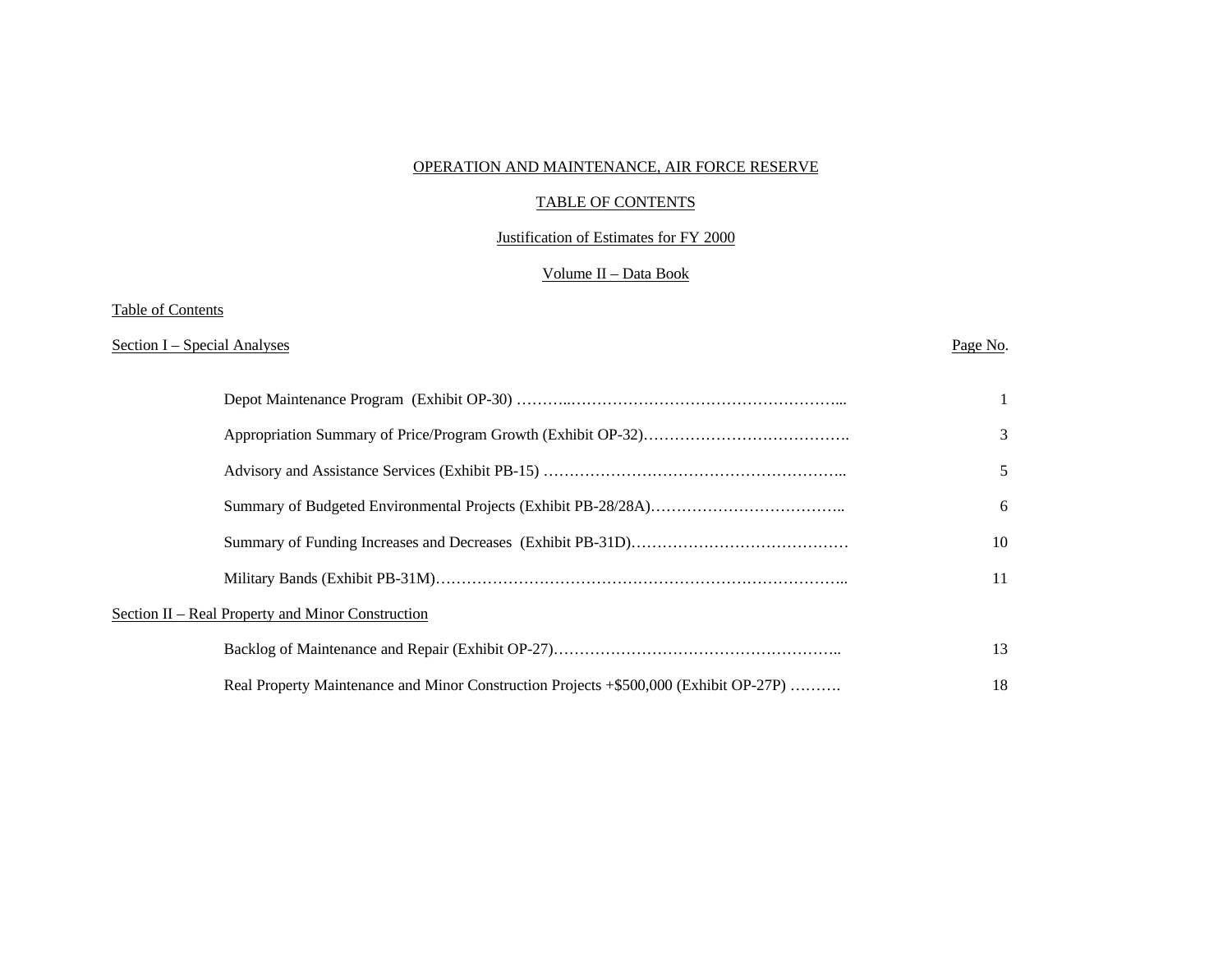|                                          | <b>OPERATION AND MAINTENANCE</b> |                           |         |                       |                           |         |                       |                           |              |
|------------------------------------------|----------------------------------|---------------------------|---------|-----------------------|---------------------------|---------|-----------------------|---------------------------|--------------|
|                                          |                                  | FY 1998 ACTUAL            |         |                       | FY 1999 ESTIMATE          |         | FY 2000 ESTIMATE      |                           |              |
|                                          |                                  | <b>FUNDED REQUIREMENT</b> |         |                       | <b>FUNDED REQUIREMENT</b> |         |                       | <b>FUNDED REQUIREMENT</b> |              |
| <b>AIRCRAFT</b>                          | <b>CONTRACT ORGANIC</b>          |                           |         | TOTAL DNTRACT ORGANIC |                           |         | TOTAL DNTRACT ORGANIC |                           | <b>TOTAL</b> |
| <b>MAINTENANCE</b>                       |                                  |                           |         |                       |                           |         |                       |                           |              |
| <b>AIRFRAMES</b>                         | 23.788                           | 107.487                   | 131.275 | 28.226                | 109.125                   | 137.351 | 33.309                | 106.089                   | 139.398      |
| <b>ENGINES</b>                           | .000                             | 69.859                    | 69.859  | .143                  | 107.263                   | 107.406 | .000                  | 122.436                   | 122.436      |
|                                          |                                  |                           |         |                       |                           |         |                       |                           |              |
| <b>TOTAL</b>                             | 23.788                           | 177.346                   | 201.134 | 28.369                | 216.388                   | 244.757 | 33.309                | 228.525                   | 261.834      |
| <b>OTHER DEPOT</b><br><b>MAINTENANCE</b> |                                  |                           |         |                       |                           |         |                       |                           |              |
| <b>OTHER MAJOR</b><br><b>END ITEMS</b>   | .814                             | .167                      | .981    | .685                  | .400                      | 1.085   | .845                  | .156                      | 1.001        |
| <b>AREA BASE</b><br><b>SUPPORT</b>       | .160                             | 1.198                     | 1.358   | 1.281                 |                           | 1.281   | 1.100                 | .000                      | 1.100        |
| <b>EXCHANGEABLES</b>                     | .272                             | 1.115                     | 1.387   | 1.239                 | .131                      | 1.370   | 1.367                 | .131                      | 1.498        |
| <b>SOFTWARE</b>                          | ,000                             | .000                      | .000    | .000                  | .000                      | .000    | .000                  | .000                      | .000         |
| <b>ACFT STORAGE</b>                      | .000                             | .000                      | .000    | .000                  | .000                      | .000    | .000                  | .000                      | .000         |
| <b>PASS - THROUGH</b>                    | 16.690                           | .000                      | 16.690  | 50.000                | .000                      | 50.000  | .000                  | .000                      | .000         |
| <b>TOTAL</b>                             | 17.936                           | 2.480                     | 20.416  | 53.205                | .531                      | 53.736  | 3.312                 | .287                      | 3.599        |
| <b>TOTAL</b>                             | 41.724                           | 179.826                   | 221.550 | 81.574                | 216.919                   | 298.493 | 36.621                | 228.812                   | 265.433      |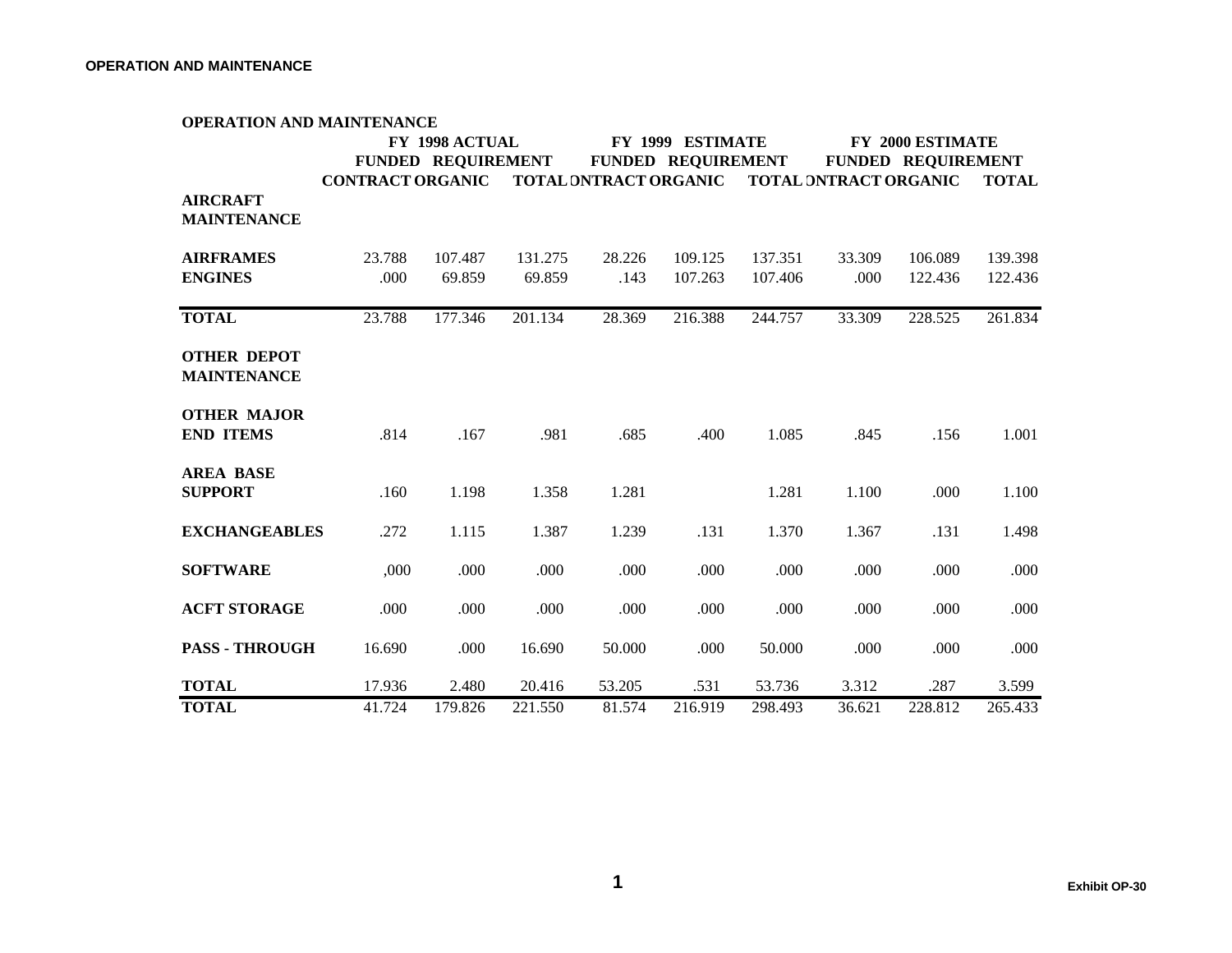# Part II -Deferred Requirements

|                                   | Total Executable Deferred Requirements Unfunded |       |                |       |                      |           |  |  |  |  |
|-----------------------------------|-------------------------------------------------|-------|----------------|-------|----------------------|-----------|--|--|--|--|
|                                   | FY 98 ACTUAL                                    |       | FY 99 ESTIMATE |       | <b>FY00 ESTIMATE</b> |           |  |  |  |  |
|                                   | <b>UNITS</b>                                    | \$M\$ | <b>UNITS</b>   | \$M   | <b>UNITS</b>         | <u>SM</u> |  |  |  |  |
| Aircraft                          |                                                 |       |                |       |                      |           |  |  |  |  |
| Aircraft Maintenance              | $\mathbf{1}$                                    | 16.43 | est: $2$       | 10.32 | <b>TBD</b>           | 31.35     |  |  |  |  |
| <b>Engine Maintenance</b>         | $\mathbf{0}$                                    | 29.84 | est: $4$       | 5.65  | <b>TBD</b>           | 13.60     |  |  |  |  |
| Other                             |                                                 |       |                |       |                      |           |  |  |  |  |
| Software Maintenance              |                                                 | .00.  |                | .00.  |                      | .00.      |  |  |  |  |
| <b>Other End Item Maintenance</b> |                                                 | 1.60  |                | .46   |                      | .43       |  |  |  |  |
| Non Stock Fund Exchangables       |                                                 | .27   |                | .59   |                      | .64       |  |  |  |  |
| <b>Other Maintenance</b>          |                                                 |       |                |       |                      |           |  |  |  |  |
| Area Base Mfg                     |                                                 | .58   |                | .00.  |                      | .47       |  |  |  |  |
| Weapon System Storage             |                                                 | .00.  |                | .00.  |                      | .00.      |  |  |  |  |
| Total                             |                                                 | 48.71 |                | 17.02 |                      | 46.49     |  |  |  |  |
|                                   |                                                 |       |                |       |                      |           |  |  |  |  |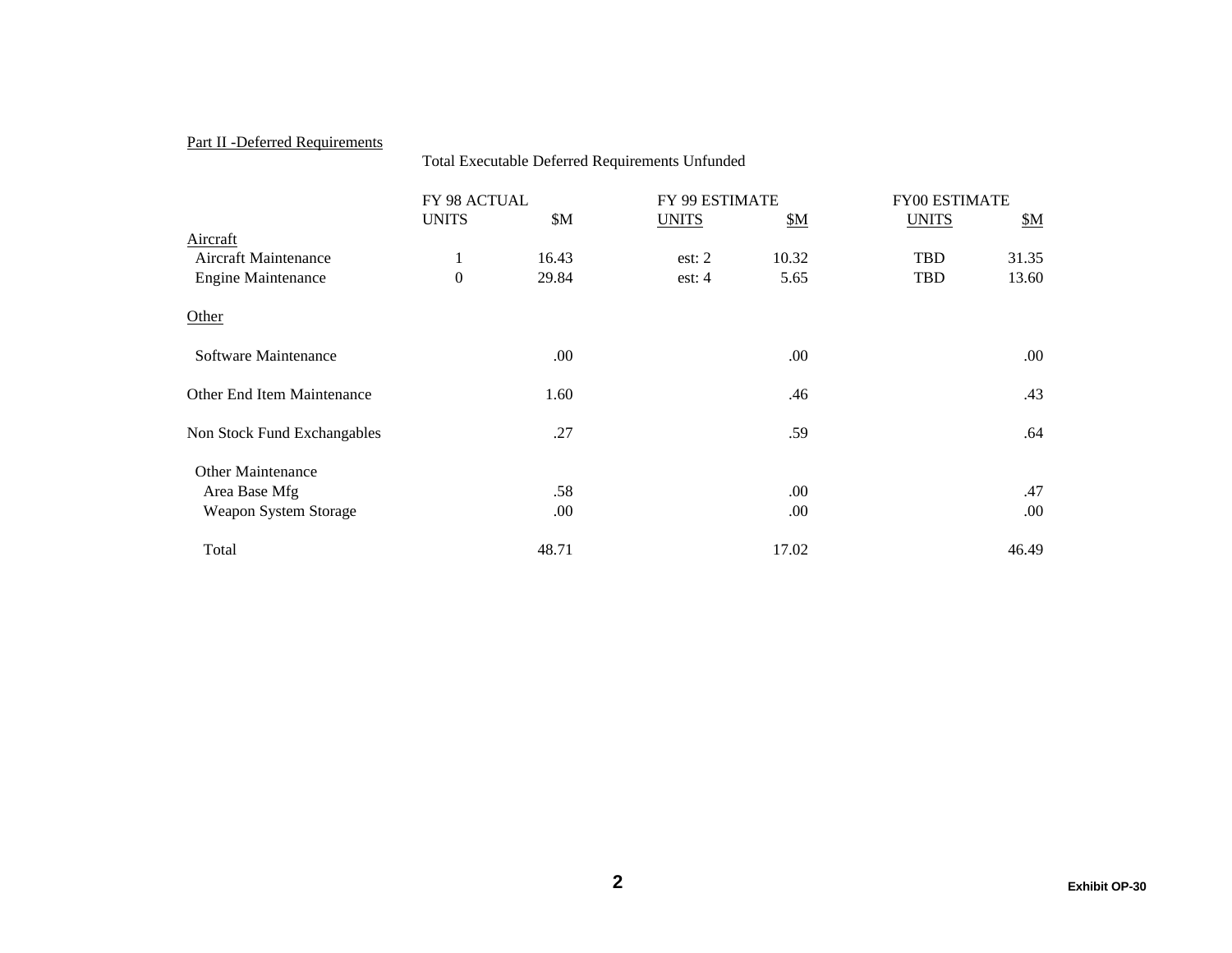# Operation and Maintenance, Air Force Reserve

| <b>OP32-LINE ITEM (\$ IN THOUSANDS)</b>  | FY 1998       |          | <b>PRICE</b>         | <b>PRGM</b> | FY 1999     |          | <b>PRICE</b>         | <b>PRGM</b> | FY 2000     |
|------------------------------------------|---------------|----------|----------------------|-------------|-------------|----------|----------------------|-------------|-------------|
|                                          | <b>ACTUAL</b> |          | <b>GROWTH GROWTH</b> |             | <b>PRGM</b> |          | <b>GROWTH GROWTH</b> |             | <b>PRGM</b> |
| CIVILIAN PERSONNEL COMPENSATION          |               |          |                      |             |             |          |                      |             |             |
| 101 EXECUTIVE GENERAL SCHEDULE           | 735,053       | 4.01%    | 29,476               | $-332,035$  | 432,494     | 4.64%    | 20,068               | $-3,687$    | 448,875     |
| 103 WAGE BOARD                           | 0             | 3.83%    | $\mathbf 0$          | 342,391     | 342,391     | 4.46%    | 15,271               | $-7,375$    | 350,287     |
| 107 SEPARATION INCENTIVES                | 1,536         | 0.00%    | 0                    | 283         | 1,819       | 0.00%    | 0                    | 141         | 1,960       |
| 110 UNEMPLOYMENT COMP                    | 1,331         | 0.00%    | 0                    | $-1,331$    | 0           | 0.00%    | $\mathbf 0$          | $\mathbf 0$ | 0           |
| <b>111 DISABILITY COMP</b>               | 6,261         | 0.00%    | $\Omega$             | 105         | 6,366       | 0.00%    | $\Omega$             | 24          | 6,390       |
| 199 TOTAL COMPENSATION                   | 744,181       |          | 29,476               | 9,413       | 783,070     |          | 35,338               | $-10,896$   | 807,512     |
| TRAVEL                                   |               |          |                      |             |             |          |                      |             |             |
| 308 TRAVEL OF PERSONS                    | 17,016        | 1.10%    | 187                  | $-1,765$    | 15,438      | 1.50%    | 232                  | 3,062       | 18,732      |
| 399 TOTAL TRAVEL                         | 17,016        |          | 187                  | $-1,765$    | 15,438      |          | 232                  | 3,062       | 18,732      |
| DEFENSE MANAGED SUPPLIES/MATERIALS       |               |          |                      |             |             |          |                      |             |             |
| 401 DFSC FUEL                            | 174,834       | $-8.80%$ | $-15,385$            | 3,005       | 162,454     | $-25.3%$ | $-41,101$            | 165         | 121,518     |
| 414 AIR FORCE MANAGED SUPPLIES/MATERIALS | 105,447       | 0.40%    | 422                  | 16,650      | 122,519     | 4.10%    | 5,023                | 12,417      | 139,959     |
| 415 DLA MANAGED SUPPLIES/MATERIALS       | 21,494        | $-1.00%$ | $-215$               | $-554$      | 20,725      | 4.70%    | 974                  | 4,932       | 26,631      |
| 416 GSA MANAGED SUPPLIES/MATERIALS       | 5,782         | 1.10%    | 64                   | $-171$      | 5,675       | 1.50%    | 85                   | 1,583       | 7,343       |
| 417 LOCAL PROC DWCF MANAGED SUPL MAT     | 26,327        | 1.10%    | 290                  | -843        | 25.774      | 1.50%    | 387                  | 7,174       | 33,335      |
| 499 TOTAL DEFENSE MANAGED SUPL/MAT       | 333,884       |          | $-14,825$            | 18,088      | 337,147     |          | $-34,632$            | 26,271      | 328,786     |
| DEFENSE MANAGED                          |               |          |                      |             |             |          |                      |             |             |
| 506 DLA DWCF EQUIPMENT                   | 3,622         | $-1.00%$ | $-36$                | 614         | 4,200       | 4.70%    | 197                  | 254         | 4,651       |
| 507 GSA MANAGED EQUIPMENT                | 5,653         | 1.10%    | 62                   | 795         | 6,510       | 1.50%    | 98                   | 601         | 7,209       |
| 599 TOTAL DEFENSE MANAGED                | 9,275         |          | 26                   | 1,409       | 10.710      |          | 295                  | 855         | 11,860      |
| OTHER FUND PURCHASES                     |               |          |                      |             |             |          |                      |             |             |
| 661 AF DEPOT MAINTENANCE - ORGANIC       | 0             | 3.20%    | 0                    | 266,819     | 266,819     | $-6.60%$ | $-17,610$            | $-14,005$   | 235,204     |
| 662 AF DEPOT MAINT CONTRACT              | 221,546       | $-4.10%$ | $-9,083$             | $-180,789$  | 31,674      | 0.00%    | $\mathbf 0$          | $-1,449$    | 30,225      |
| 671 COMMUNICATION SERVICES(DISA)         | 1,158         | $-0.60%$ | $-7$                 | 252         | 1,403       | 16.20%   | 227                  | $-222$      | 1,408       |
| 699 TOTAL DEFENSE MANAGED                | 222,704       |          | $-9,090$             | 86,282      | 299,896     |          | $-17,383$            | $-15,676$   | 266,837     |
| <b>TRANSPORTATION</b>                    |               |          |                      |             |             |          |                      |             |             |
| 707 AMC TRAINING                         | 122,301       | 3.70%    | 4,525                | $-11,676$   | 115,150     | 4.80%    | 5,527                | $-7,254$    | 113,423     |
| 771 COMMERCIAL TRANSPORTATION            | 1,575         | 1.10%    | 17                   | 186         | 1,778       | 1.50%    | 27                   | 1,178       | 2,983       |
| 799 TOTAL TRANSPORTATION                 | 123,876       |          | 4,542                | $-11,490$   | 116,928     |          | 5,554                | $-6,076$    | 116,406     |
| OTHER PURCHASES                          |               |          |                      |             |             |          |                      |             |             |
| 913 PURCHASED UTILITIES (NON-DWCF)       | 13,044        | 1.10%    | 143                  | 2,431       | 15,618      | 1.50%    | 234                  | $-176$      | 15,676      |
| 914 PURCHASED COMMUNICATIONS (NON-DWCF)  | 7,827         | 1.10%    | 86                   | 700         | 8,613       | 1.50%    | 129                  | $-97$       | 8,645       |
| 915 RENTS (NON-GSA)                      | 1,176         | 1.10%    | 13                   | -91         | 1,098       | 1.50%    | 16                   | -13         | 1,101       |
| 920 SUPPLIES & MATERIALS (NON-DWCF)      | 35,173        | 1.10%    | 387                  | $-25,674$   | 9,886       | 1.50%    | 148                  | $-1,558$    | 8,476       |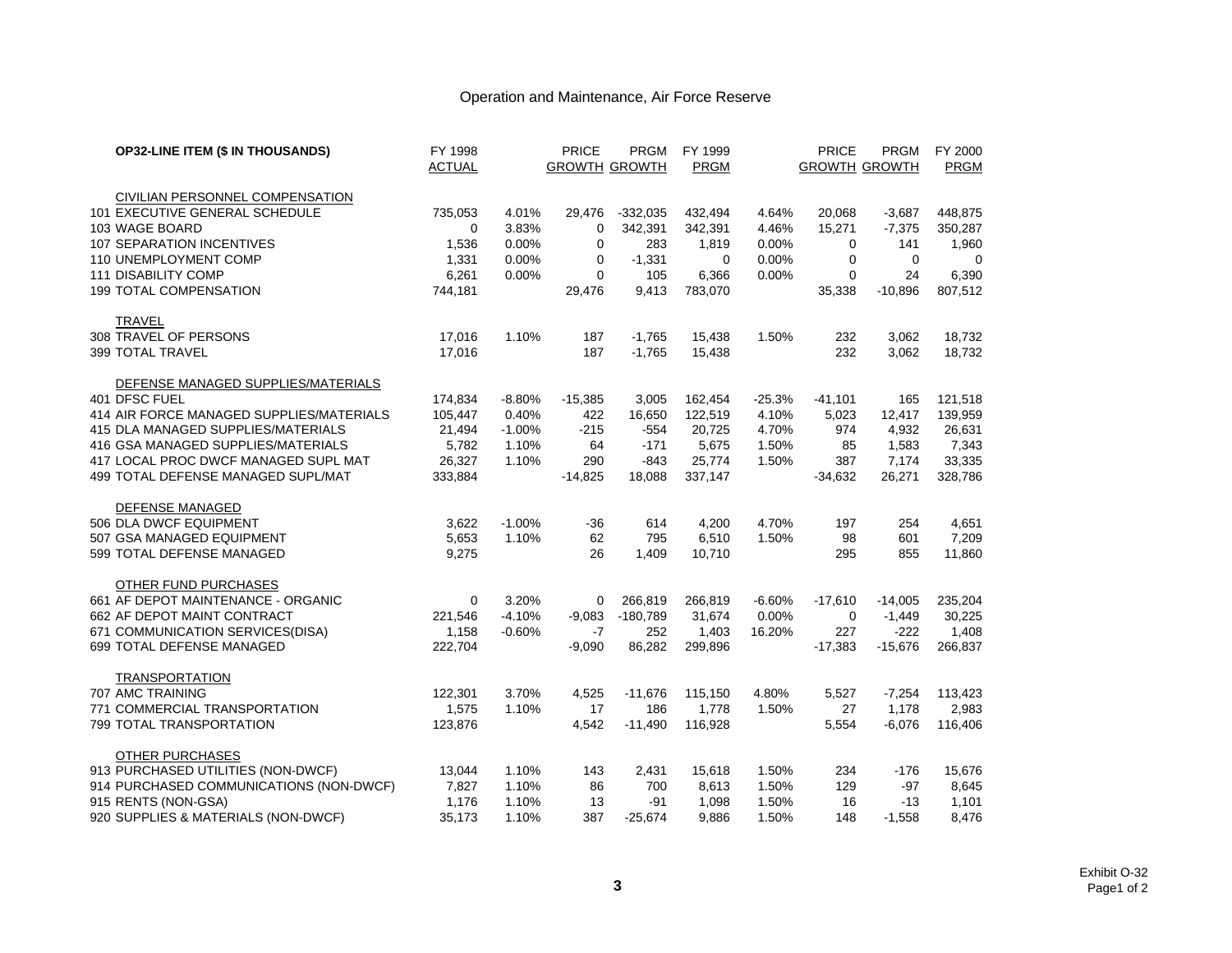# Operation and Maintenance, Air Force Reserve

| 921 PRINTING & REPRODUCTION           | 1.937     | 1.10% | 21     | 379       | 2.337     | 1.50% | 35       | -33       | 2,339             |
|---------------------------------------|-----------|-------|--------|-----------|-----------|-------|----------|-----------|-------------------|
| 922 EQUIPMENT MAINTENANCE BY CONTRACT | 3.018     | 1.10% | 33     | 2,377     | 5.428     | 1.50% | 81       | $-111$    | 5,398             |
| 923 FACILITY MAINTENANCE BY CONTRACT  | 46.207    | 1.10% | 508    | -4,582    | 42.133    | 1.50% | 632      | $-29,133$ | 13,632            |
| 924 MEDICAL SUPPLIES                  | 1.316     | 3.70% | 49     | -487      | 878       | 3.90% | 34       | $-31$     | 881               |
| 925 EQUIPMENT (NON-DWCF)              | 23.477    | 1.10% | 258    | $-14.354$ | 9.381     | 1.50% | 141      | 12.698    | 22.220            |
| 930 OTHER DEPOT MAINT (NON-DWCF)      | 10.237    | 1.10% | 113    | 1.797     | 12.147    | 1.50% | 182      | $-874$    | 11,455            |
| 934 ENGINEERING & TECHNICAL SERVICES  | 1.348     | 1.10% | 15     | 25        | 1.388     | 1.50% | 21       | 427       | 1.836             |
| 989 OTHER CONTRACTS                   | 44.793    | 1.10% | 493    | 30.124    | 75.410    | 1.50% | 1.131    | 4.494     | 81,035            |
| 998 OTHER COSTS                       | 60        | 1.10% |        | 5.629     | 5.690     | 1.50% | 85       | -165      | 5.610             |
| 999 TOTAL OTHER PURCHASES             | 189.613   |       | 2.120  | $-1.726$  | 190.007   |       | 2.871    | $-14.574$ | 178.304           |
| TOTAL APPROPRIATION                   | 1.640.549 |       | 12.436 | 100.211   | 1.753.196 |       | $-7.725$ |           | -17,034 1,728,437 |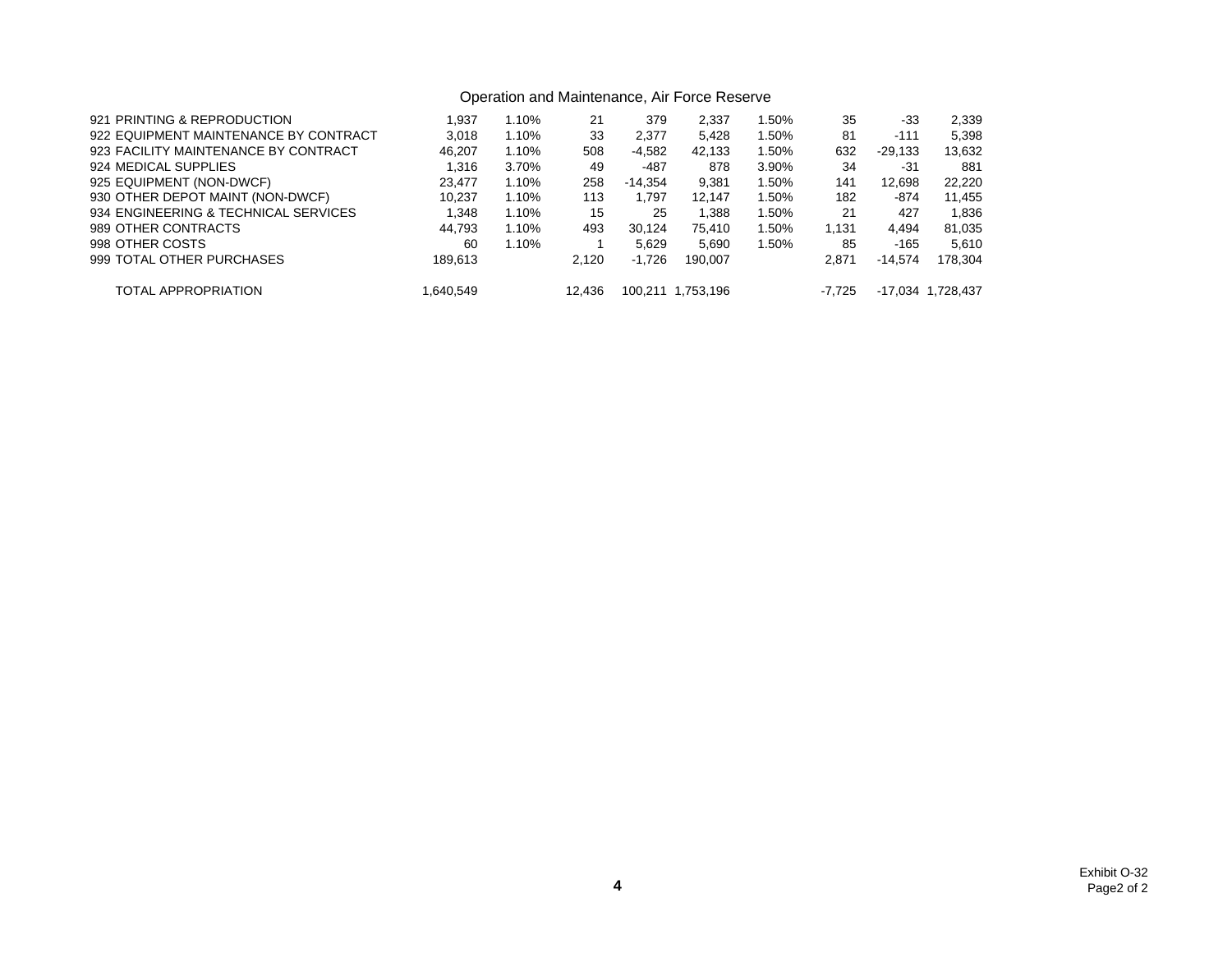# ADVISORY AND ASSISTANCE SERVICES

### PB - 15 Exhibit

# AIR FORCE RESERVE

|                                               | FY 1998<br>Actuals |                | FY 1999<br>Estimate | Dollars in Thousands | FY 2000<br>Estimate |   |
|-----------------------------------------------|--------------------|----------------|---------------------|----------------------|---------------------|---|
| Appropriation                                 |                    |                |                     |                      |                     |   |
| Operation and Maintenance, Air Force Reserve  | \$                 | $\overline{0}$ | \$                  | 0                    | \$                  | 0 |
| I. Management & Professional Support Services | \$                 | 0              | \$                  | 0                    | \$                  | 0 |
| II. Studies, Analysis & Evaluations           |                    | 0              |                     | 0                    |                     | 0 |
| III. Engineering & Technical Services         |                    | 0              |                     | 0                    |                     | 0 |
| Totals                                        | \$                 | 0              | \$                  | 0                    | \$                  | 0 |

Narrative Explanation of Changes: Not applicable to Air Force Reserve.

Exhibit PB -15 (Page 1 of 1)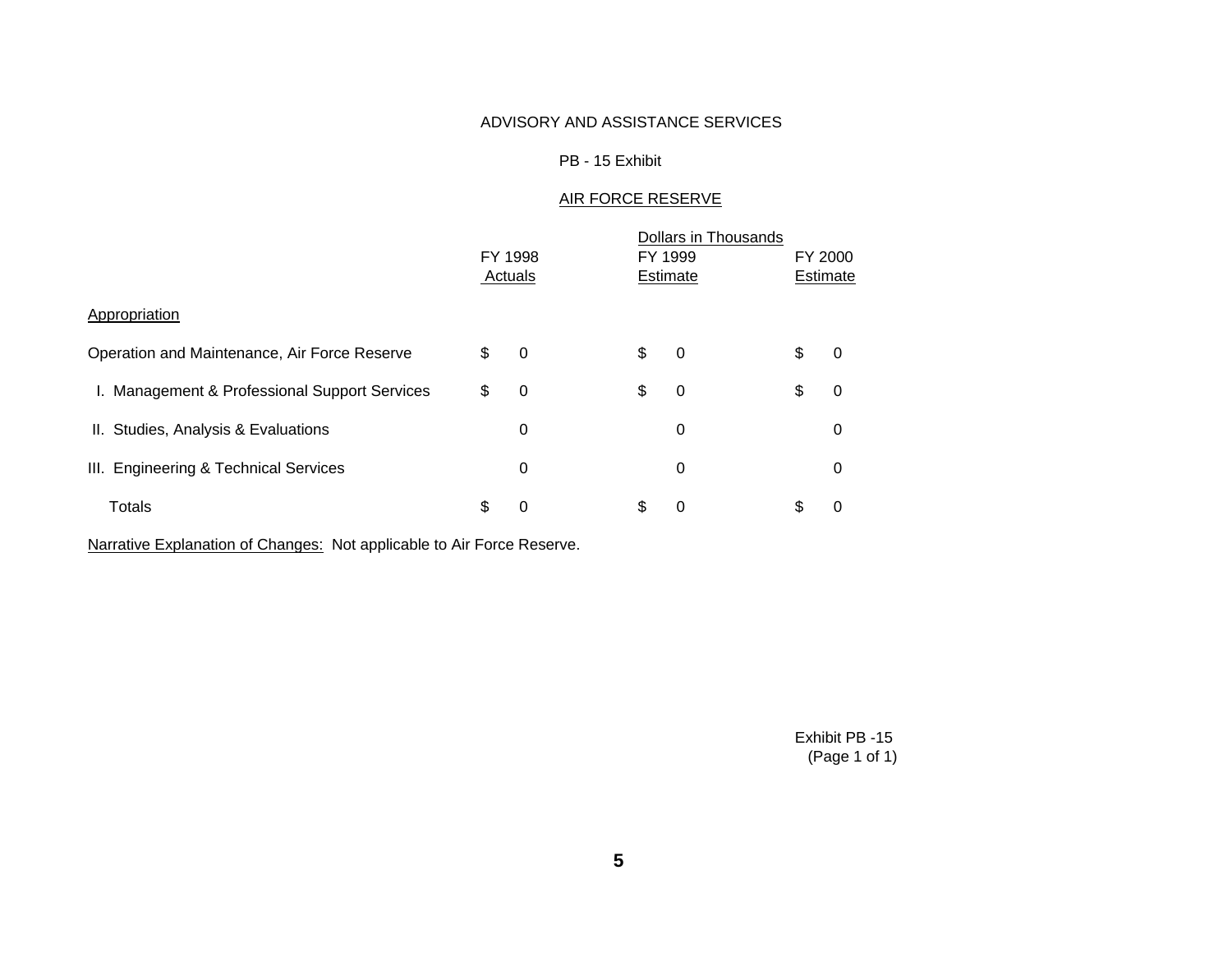#### **DEPARTMENT OF THE AIR FORCE SUMMARY OF FUNDS BUDGETED FOR ENVIRONMENTAL PROJECTS FY2000 BUDGET ESTIMATE (\$ in Thousands)**

| 3740 Appropriation - Operation and Maintenance - AFR     | <b>FY 98</b><br>Actual | <b>FY99</b><br><b>Estimate</b> | <b>FY 00</b><br><b>Estimate</b> | <b>FY01</b><br><b>Estimate</b> | <b>Change</b><br>99/00 | <b>Change</b><br>00/01 |
|----------------------------------------------------------|------------------------|--------------------------------|---------------------------------|--------------------------------|------------------------|------------------------|
| 1. Recurring Costs - Class 0                             | 5,738                  | 5,685                          | 5,736                           | 5,596                          | 51                     | $-140$                 |
| a. Manpower                                              | 5,091                  | 5,200                          | 5,418                           | 5,150                          | 218                    | $-268$                 |
| b. Education and Training                                | 647                    | 485                            | 318                             | 446                            | $-167$                 | 128                    |
| 2. Environmental Compliance - Recurring Cost (Class 0)   | 2,438                  | 6,082                          | 3,913                           | 3,842                          | $-2,169$               | $-71$                  |
| a. Permits and Fees                                      | 354                    | 865                            | 572                             | 541                            | $-293$                 | $-31$                  |
| b. Sampling, Analysis, Monitoring                        | 754                    | 187                            | 136                             | 114                            | $-51$                  | $-22$                  |
| c. Waste Disposal                                        | 927                    | 752                            | 491                             | 513                            | $-261$                 | 22                     |
| d. Other Recurring Costs                                 | 403                    | 4,278                          | 2,714                           | 2,674                          | $-1,564$               | $-40$                  |
| 3. Pollution Prevention - Recurring Cost (Class 0)       | 1,636                  | 1,095                          | 1,227                           | 1,887                          | 132                    | 660                    |
| 4. Environmental Conservation - Recurring Cost (Class 0) | 1,346                  | 1,665                          | 1,670                           | 1,758                          | 5                      | 88                     |
| <b>Total Recurring Costs</b>                             | \$11,158               | \$14,527                       | \$12,546                        | \$13,083                       | $-1,981$               | 537                    |

<sup>1.</sup> Compliance - Other Recurring Costs: Supplies (Spills Team equipment/supplies, labels, drums, manifests, etc.); travel: operating/maintaining equipment to support program including normal maintenance (e.g., air scrubbers, forklifts for hazardous waste storage Facility, etc.); NPDES permit record/reporting; bi-annual hazardous waste reporting (RCRA Subtitle C); Clean Air Act inventories/reporting; FIFRA records; self-assessments (each year internally and one every three years externally) 2. Pollution prevention - Recurring (Class 0): Supplies; travel; data management; O&M for equipment, recycling, composting facilities; recurring reporting (e.g., EPCRA, Executive Order 12873.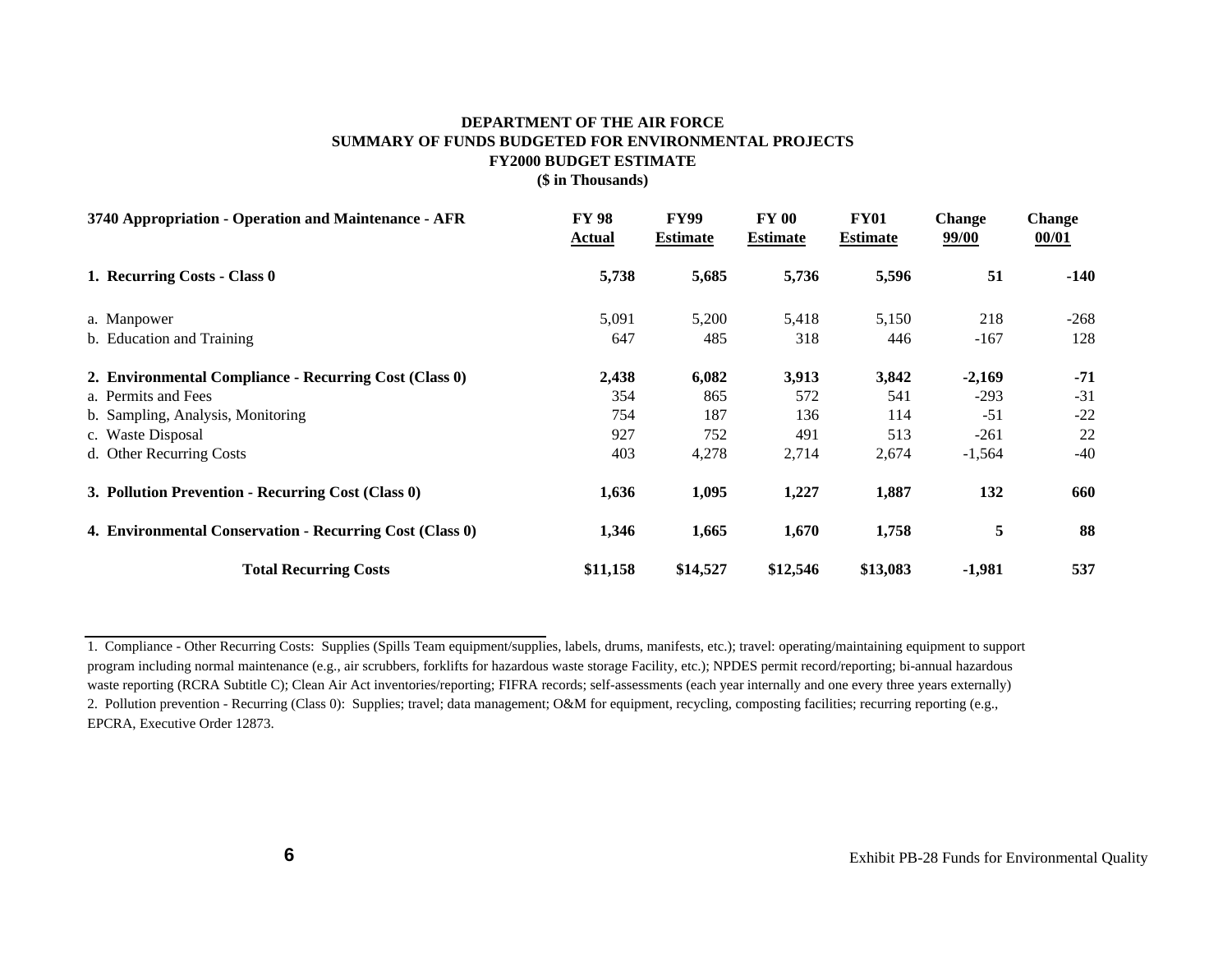# **DEPARTMENT OF THE AIR FORCE SUMMARY OF FUNDS BUDGETED FOR ENVIRONMENTAL PROJECTS FY2000 BUDGET ESTIMATE**

**(\$ in Thousands)**

| 3740 Appropriation - Operation and Maintenance - AFR                                                                         | <b>FY 98</b><br>Actual | <b>FY99</b><br><b>Estimate</b> | <b>FY 00</b><br><b>Estimate</b> | <b>FY01</b><br><b>Estimate</b> | <b>Change</b><br>99/00 | <b>Change</b><br>00/01 |
|------------------------------------------------------------------------------------------------------------------------------|------------------------|--------------------------------|---------------------------------|--------------------------------|------------------------|------------------------|
| 5. Environmental Compliance Non Recurring (Class I/II)<br>Over 50% of the project's costs must be environmental requirements |                        |                                |                                 |                                |                        |                        |
| a. RCRA Subtitle C - Hazardous Waste                                                                                         | 236                    | 0                              | $\Omega$                        | $\Omega$                       | $\Omega$               | $\overline{0}$         |
| b. RCRA Subtitle D - Solid Waste                                                                                             | 466                    |                                | $\Omega$                        | $\theta$                       |                        | $\overline{0}$         |
| c. RCRA Subtitle I - Underground Storage Tanks                                                                               | 169                    | 32                             | $\Omega$                        | $\Omega$                       | $-32$                  | $\Omega$               |
| d. Clean Air Act                                                                                                             | 690                    | 262                            | 584                             | 616                            | 322                    | 32                     |
| e. Clean Water Act                                                                                                           | 2,160                  | 1,799                          | $\Omega$                        | $\Omega$                       | $-1.799$               | $\Omega$               |
| f. Planning                                                                                                                  | 454                    | 1,511                          | 573                             | 841                            | -938                   | 268                    |
| g. Other                                                                                                                     | $\theta$               | $\Omega$                       | 514                             | $\theta$                       | 514                    | $-514$                 |
| Total - Non Recurring (Class I/II)                                                                                           | \$4,175                | \$3,604                        | \$1,671                         | \$1,457                        | $-$1,933$              | $-$ \$214              |

Compliance - Other Non Recurring Costs: Radon/asbestos investigations & mitigation including facility demolition (if >50% cost for asbestos removal required to meet environmental standards); upgrade drinking water systems to meet environmental regulatory standards; develop well head protection programs; SDWA compliance, e.g. install backflow prevention; spill response/clean (other than DERP requirements in Format E-7); and upgrade pesticide storage facilities to meet regulatory standards.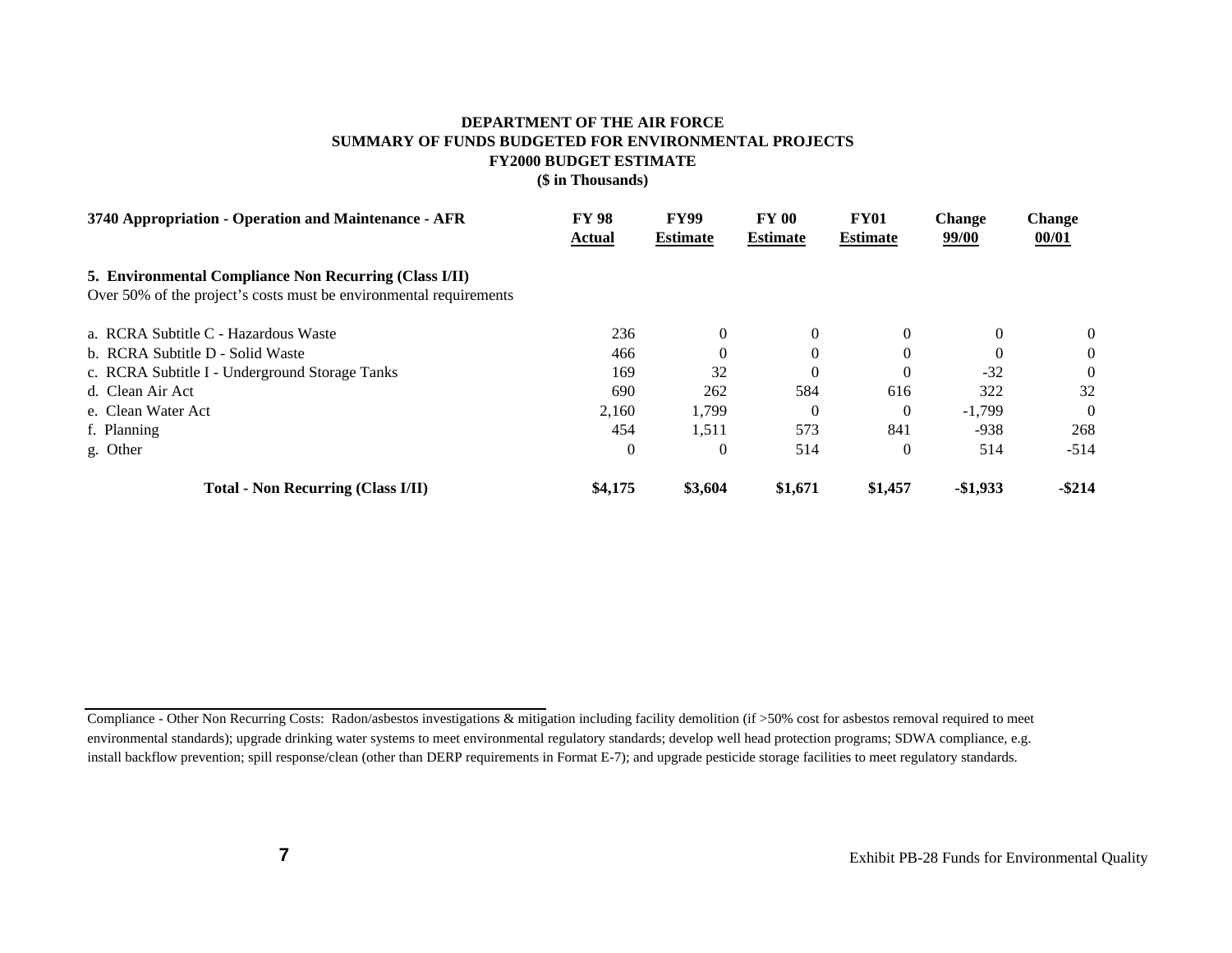#### **SUMMARY OF FUNDS BUDGETED FOR ENVIRONMENTAL PROJECTS FY2000 BUDGET ESTIMATE (\$ in Thousands)**

| 3740 Appropriation - Operation and Maintenance - AFR | <b>FY 98</b><br>Actual | <b>FY99</b><br><b>Estimate</b> | <b>FY 00</b><br><b>Estimate</b> | <b>FY01</b><br><b>Estimate</b> | <b>Change</b><br>99/00 | <b>Change</b><br>00/01 |
|------------------------------------------------------|------------------------|--------------------------------|---------------------------------|--------------------------------|------------------------|------------------------|
| 6. Pollution Prevention - Non Recurring (Class I/II) |                        |                                |                                 |                                |                        |                        |
| a. RCRA Subtitle C - Hazardous Waste                 | 267                    | $\Omega$                       | $\Omega$                        | $\Omega$                       | $\Omega$               | $\overline{0}$         |
| b. RCRA Subtitle D - Solid Waste                     | 229                    |                                |                                 | $\Omega$                       | $\Omega$               | $\Omega$               |
| c. Clean Air Act                                     | 299                    | 142                            |                                 | 104                            | $-142$                 | 104                    |
| d. Clean Water Act                                   | $\theta$               | 693                            | 617                             | 317                            | $-76$                  | $-300$                 |
| e. Hazardous Material Reduction                      | 549                    | 587                            | 251                             | 315                            | $-336$                 | 64                     |
| f. Other                                             | 408                    | 263                            | 1,266                           | 889                            | 1,003                  | $-377$                 |
| <b>Total - Non Recurring (Class I/II)</b>            | \$1,752                | \$1,685                        | \$2,134                         | \$1,625                        | \$449                  | -\$509                 |

Pollution Prevention - Non Recurring (Class I/II): a. RCRA Subtitle C - Requirements to comply with RCRA Subtitle C; b. RCRA Subtitle D - Requirements to comply with RCRA Subtitle D and to reduce/recycle solid waste under EO 12873; c. Clean Air Act - Requirements to comply with CAA which include ODS but not AFVs; d. Clean Water Act - Requirements to comply with CWA and storm water pollution prevention plans; e. Hazardous Material Reduction - Requirements to plan, identify, prioritize, test and evaluate pollution prevention alternatives except for ODS, and requirements to meet hazardous waste and pollutant reduction goals (50% TRI or 50% hazardous waste); f. Other - Requirements to test and evaluate alternative fuel vehicles (excludes AFV purchases), and to convert conventional fuel vehicles to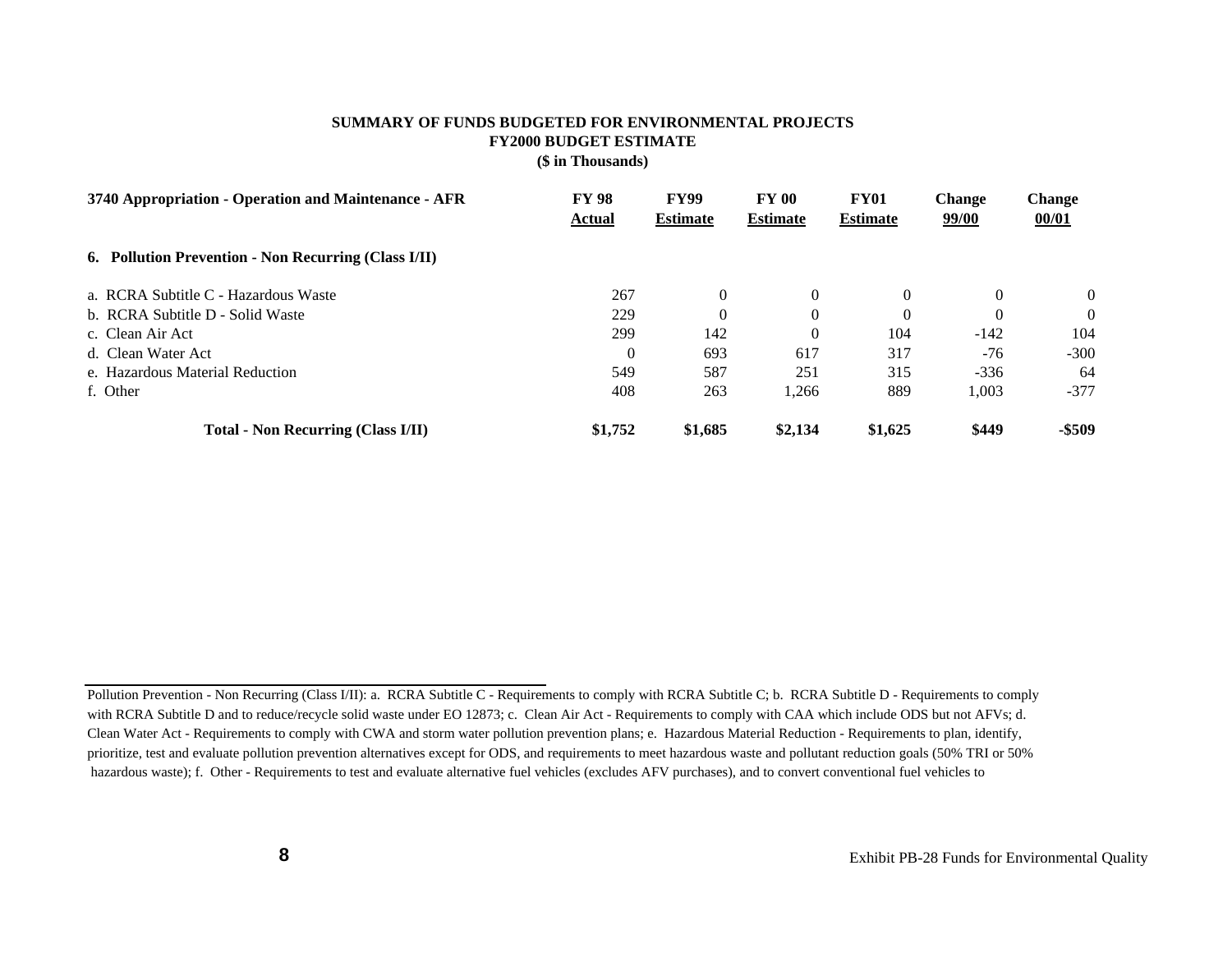alternative fuel if sufficient OEM AFVs to meet requirements are unavailable.

#### **DEPARTMENT OF THE AIR FORCE SUMMARY OF FUNDS BUDGETED FOR ENVIRONMENTAL PROJECTS FY2000 BUDGET ESTIMATE (\$ in Thousands)**

| 3740 Appropriation - Operation and Maintenance - AFR           | <b>FY 98</b><br>Actual | <b>FY99</b><br><b>Estimate</b> | <b>FY 00</b><br><b>Estimate</b> | <b>FY01</b><br><b>Estimate</b> | <b>Change</b><br>99/00 | <b>Change</b><br>00/01 |
|----------------------------------------------------------------|------------------------|--------------------------------|---------------------------------|--------------------------------|------------------------|------------------------|
| 7. Environmental Conservation - Non Recurring (Class I/II)     |                        |                                |                                 |                                |                        |                        |
| a. T&E Species                                                 | $\theta$               |                                | $\Omega$                        | $\theta$                       | $\Omega$               | $\overline{0}$         |
| b. Wetlands                                                    | $\theta$               |                                | $\Omega$                        | $\Omega$                       | $\Omega$               | $\theta$               |
| c. Other Natural Resources                                     | $\theta$               |                                | $\Omega$                        | $\theta$                       | $\theta$               | $\theta$               |
| d. Historical & Cultural Resources                             | $\theta$               | $\Omega$                       | $\overline{0}$                  | $\mathbf{0}$                   | $\Omega$               | $\Omega$               |
| <b>Total - Non Recurring (Class I/II)</b>                      | \$0                    | \$0                            | \$0                             | \$0                            | $\bf{0}$               | $\mathbf{0}$           |
| <b>GRAND TOTAL ENVIRONMENTAL QUALITY</b>                       | 17,085                 | 19,816                         | 16,351                          | 16,165                         | $-3,465$               | $-186$                 |
| <b>Environmental Quality Program Outside the United States</b> |                        |                                |                                 |                                |                        |                        |
| (memo entry for amounts included above)                        | $\bf{0}$               | $\mathbf{0}$                   | $\mathbf{0}$                    | $\bf{0}$                       | $\mathbf{0}$           | $\bf{0}$               |

Conservation - Non Recurring (Class I/II): a. T&E Species - Species and habitat inventories; biological assessments, surveys, or habitat protection for a specific listed species; mitigation to meet existing biological opinions/written agreements; developing Endangered Species Management Plans; b. Wetlands - Inventory and delineation; wetlands mitigation to meet permit conditions/written agreements; enhancements to meet EO 11990 provision for "no net loss."; c. Other Natural resources - Baseline inventories; environmental analyses to assess and mitigate potential adverse actions to natural resources; nonpoint source pollution prevention or watershed management studies/actions; develop integrated natural resources management plans; develop other biological resource management plans; biodiversity conservation requirements; ecosystem management requirements; habitat restoration; public awareness/outreach related to specific legal requirements; d. Historical and Cultural Resources - Baseline inventories of historic buildings and structures, and historical and archeological sites; environmental analyses to assess and mitigate potential cultural resource adverse actions; mitigations to meet permit conditions or written agreements; initial archeological materials curation; develop integrated cultural resources management plans; and consultations with Native American groups.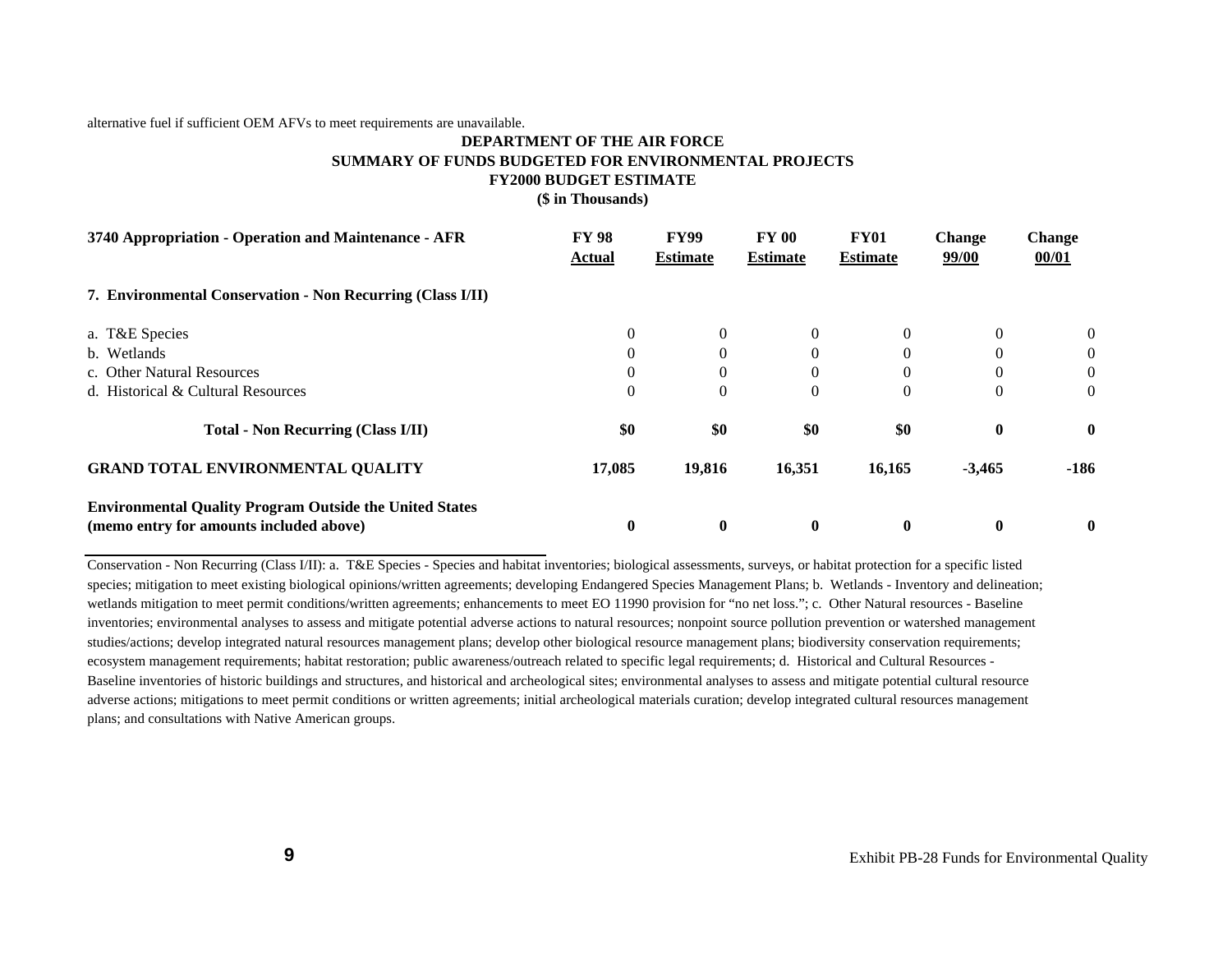#### Operation and Maintenance, Air Force Reserve Summary of Increases and Decreases

| Appropriation: Operation and Maintenance, Air Force Reserve | $($$ Mil $)$ |
|-------------------------------------------------------------|--------------|
|                                                             | \$1,744.6    |
|                                                             | \$8.5        |
|                                                             | \$1,753.1    |
|                                                             | \$1,753.1    |
|                                                             | $$ -7.7$     |
|                                                             | $$+15.8$     |
|                                                             | $$ -12.2$    |
| 8. Program Increases:                                       |              |
|                                                             |              |
|                                                             |              |
|                                                             | $$+64.2$     |
| 10. Program Decreases:                                      |              |
|                                                             |              |
|                                                             |              |
|                                                             | $$ -84.8$    |
|                                                             | \$1,728.4    |

Exhibit PB-31D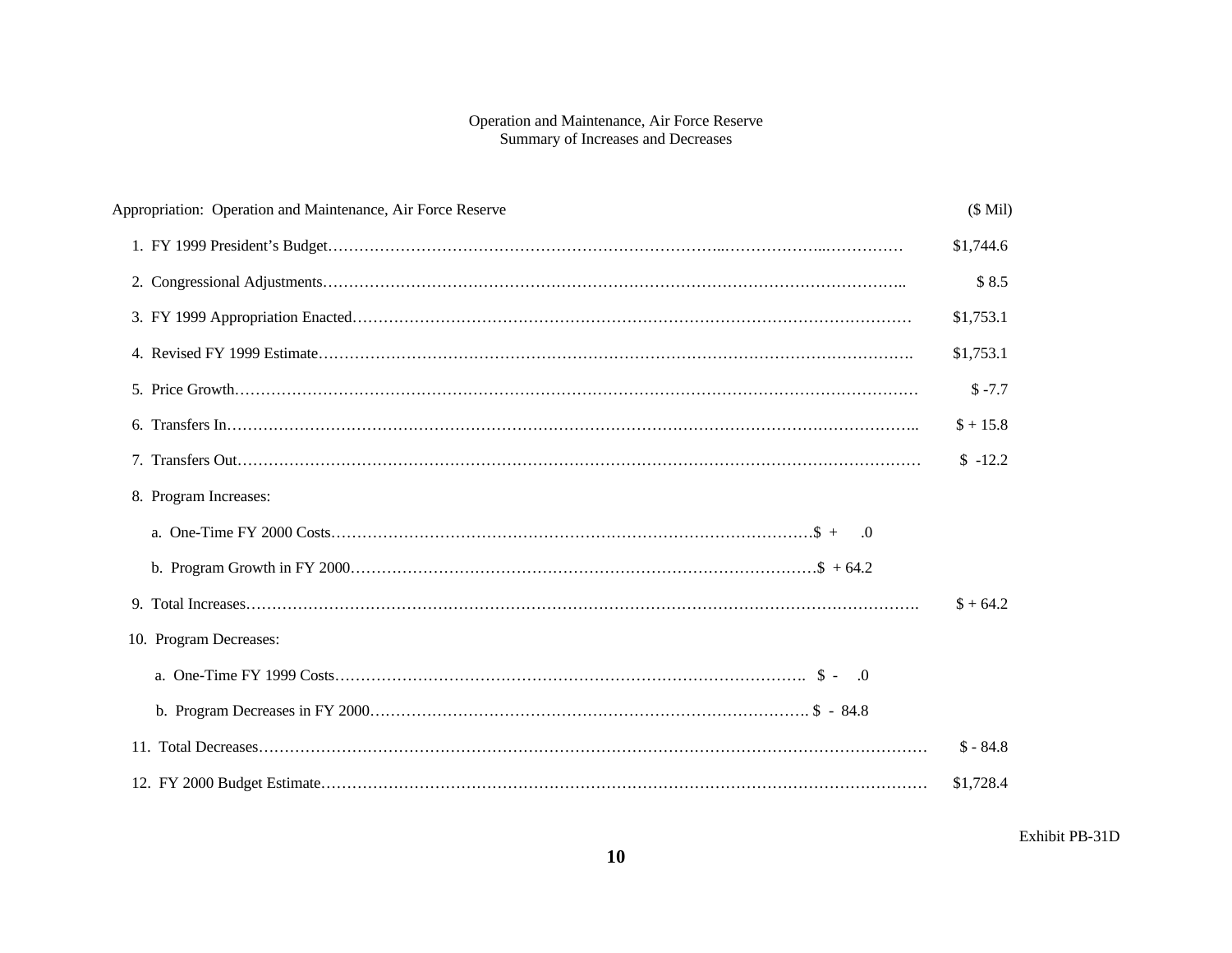#### MILITARY BANDS FY 2000 President's Budget Air Force Reserve

#### Number of Bands by Location

|                           | <b>FY98</b>        | FY99     | <b>FY00</b> |  |
|---------------------------|--------------------|----------|-------------|--|
|                           | Actual             | Estimate | Estimate    |  |
| <b>CONUS</b>              |                    |          |             |  |
| Overseas                  | 0                  | 0        | $\theta$    |  |
| <b>Military Personnel</b> |                    |          |             |  |
| Officers                  | $\mathcal{D}$<br>∠ | ↑        | 2           |  |
| Enlisted                  | 58                 | 58       | 58          |  |
| Total                     | 60                 | 60       | 60          |  |

JUSTIFICATION: The Band of the United States Air Force Reserve is authorized 58 enlisted and 2 officer positions according to the Unit Manning Document.

#### Annual Performances

|                                                                     | <b>FY98</b> | FY99 | <b>FY00</b> |
|---------------------------------------------------------------------|-------------|------|-------------|
| <b>Community Relations</b><br>(Collateral Recruiting)<br>(off base) | 207         | 171  | 171         |
| Government                                                          | $\theta$    | 9    | 9           |
| <b>Military Retention</b><br>(On base)                              | 268         | 270  | 270         |
| Total                                                               | 475         | 450  | 450         |

**Exhibit OP31 (Page 1 of 2)**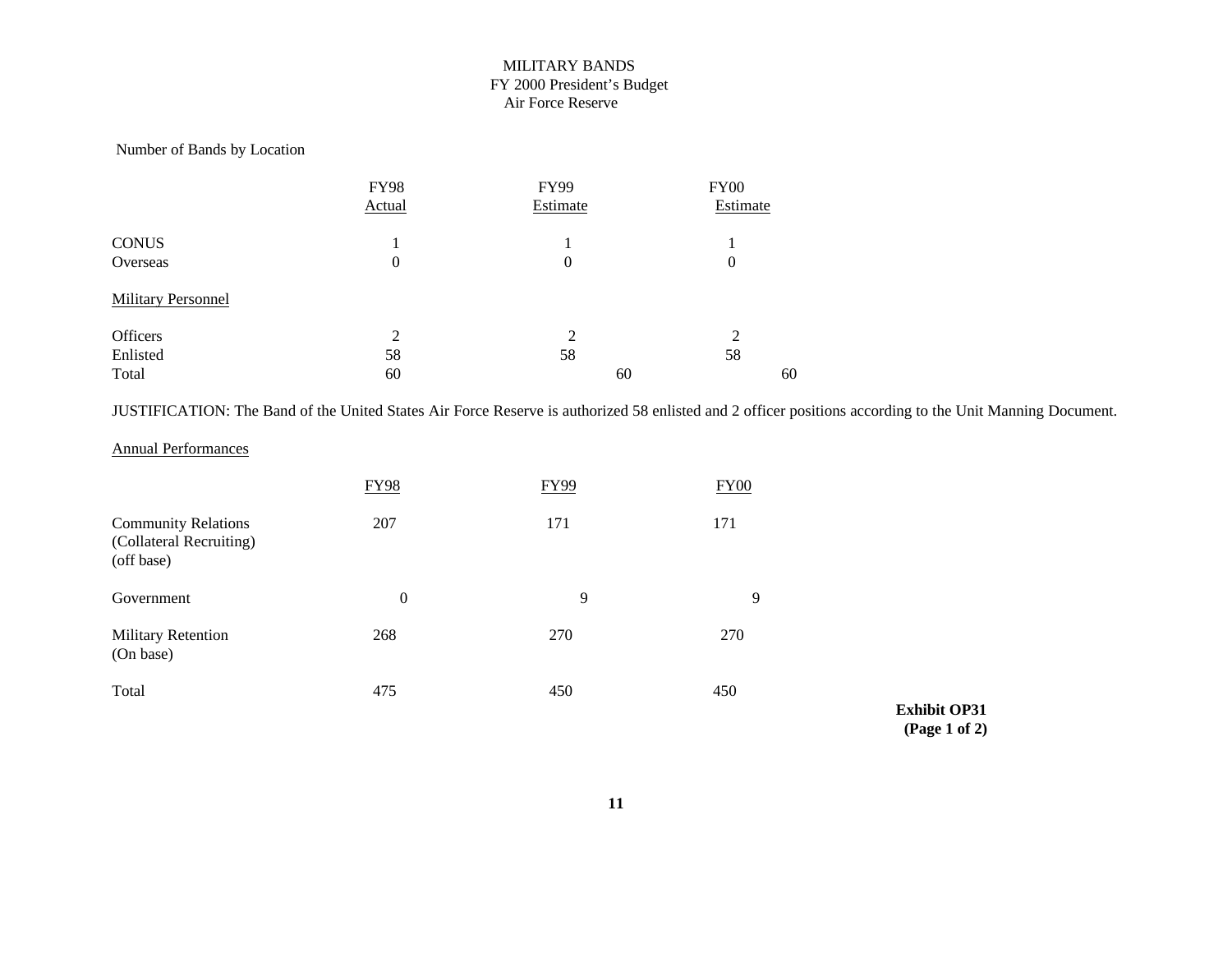#### MILITARY BANDS FY 2000 President's Budget Air Force Reserve

#### Resource Requirements by Appropriation (Thousands)

|                   | <b>FY 98</b> | <b>FY99</b> | FY00      |
|-------------------|--------------|-------------|-----------|
|                   | Actual       | Estimate    | Estimate  |
|                   |              |             |           |
| Mil Personnel, AF | 1,500,000    | 1,650,000   | 1,650,000 |

Military Personnel cost figures are not available through OBAN 6295; therefore, figures used were an estimate.

| $O & M$ , AFR | 1,000,000 | 970,000   | 970,000   |
|---------------|-----------|-----------|-----------|
| Total         | 2,500,000 | 2,620,000 | 2,620,000 |

NOTE: Actual obligations in prior FY does not reflect funding needed in the Counter-drug area.

JUSTIFICATION: The AFRC Band changed its mission scope in FY98 to support the 50<sup>th</sup> Anniversary of the Air Force Reserve and the AFRC 39 geographic flying locations, along with previously mandated support to our regular Geographic Area of Responsibility. The AFRC Band is authorized 2 officer and 58 enlisted positions according to the Unit Manning Document (UMD). This doesn't include one command-authorized and funded military enlisted administrative position (AFSC 3A051) assigned to the band. Budget figures for FY98 and the out-years include funding to support four unit "STRIKE PACKAGE" deployments per year to AFRC installations and some world-wide capability to satisfy AFRC 50<sup>th</sup> Anniversary demands and theater augmentation. All estimates do not reflect counter-drug demand reduction funding used or anticipated through FY00.

**Exhibit OP31-M**

**12 (Page 2 of 2)**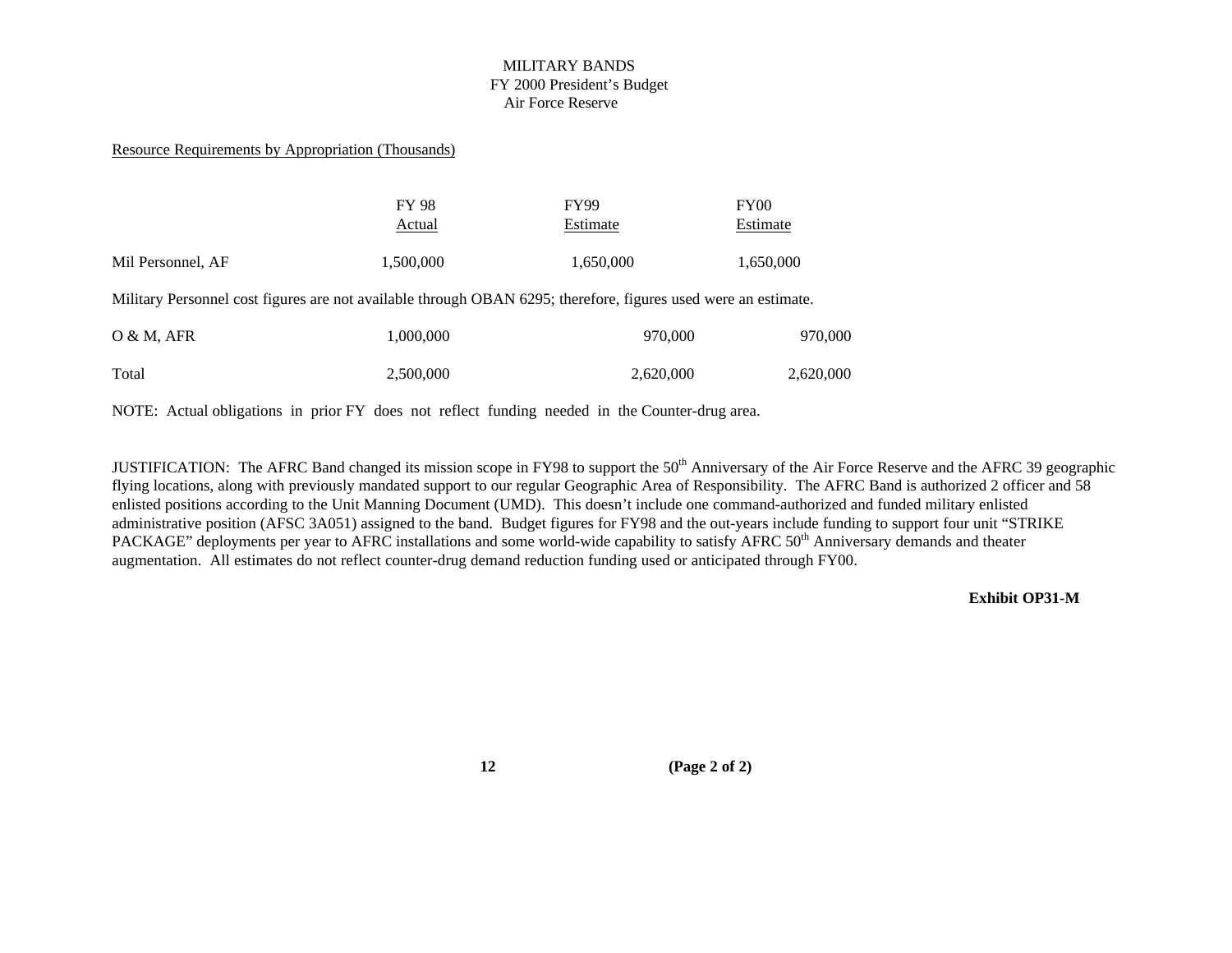| DoD Component Air Force Reserve              | REAL PROPERTY MAINTENANCE ACTIVITIES |                          |                                        |                          |              |                          |                  |
|----------------------------------------------|--------------------------------------|--------------------------|----------------------------------------|--------------------------|--------------|--------------------------|------------------|
| Appropriation 3740                           |                                      | Date: January 1999       |                                        |                          |              |                          |                  |
| Program Element Numbers(s) 55376/55378/55979 |                                      |                          | FY 1998                                |                          |              |                          |                  |
|                                              |                                      |                          | Operations & Maintenance Costs (\$000) |                          |              | Military                 |                  |
| Functional Category at                       | Workload                             | Civilian                 |                                        |                          |              | Personnel                |                  |
| <b>Work Functions</b>                        | Data                                 | Personnel                | Contracts                              | Other                    | Total        | (5000)                   | <b>BMAR</b>      |
| <b>Active Installations</b>                  |                                      |                          |                                        |                          |              |                          |                  |
| 1. Maintenance & Repair                      |                                      | 22,573                   | 26,063                                 | 7,628                    | 56,264       | $\overline{0}$           | 158,181          |
| a. Utilities                                 | <b>XXX</b>                           | 8,126                    | 9,382                                  | 2,355                    | 19,862       | $\Omega$                 | 37,948           |
| b. Other Real Property                       | <b>XXX</b>                           | 14,447                   | 16,681                                 | 5,273                    | 36,402       |                          | 120,233          |
| (1) Buildings                                | 7,500                                | (7, 199)                 | (8,314)                                | (2,627)                  | (18, 141)    | 0                        | (58, 619)        |
| (2) Other Facilities                         | <b>XXX</b>                           | (2,516)                  | (2,905)                                | (918)                    | (6,340)      | $\overline{0}$           | (29,797)         |
| (3) Pavements                                | 13,205                               | (4,600)                  | (5,310)                                | (1,680)                  | (11,591)     | $\Omega$                 | (31,559)         |
| $(4)$ Land                                   | 9,400                                | (131)                    | (151)                                  | (48)                     | (330)        | $\overline{0}$           | (258)            |
| (5) Railroad Trackage                        | 25                                   | (0)                      | (0)                                    | (0)                      | (0)          | $\Omega$                 | (0)              |
| 2. Minor Construction                        |                                      | $\overline{\phantom{0}}$ | 9,449                                  | $\overline{\phantom{0}}$ | 9,449        | $\overline{0}$           | $\overline{0}$   |
| 3. Operation of Utilities                    |                                      | $\theta$                 | 13,725                                 | 2,594                    | 16,319       | $\overline{\phantom{0}}$ | $\overline{0}$   |
| a. Electricity-Purchased                     | <b>KWH</b>                           | 0                        | $\theta$                               | $\theta$                 | $\Omega$     | $\Omega$                 | $\overline{0}$   |
| b. Electricity-In House                      | <b>KWH</b>                           | $\Omega$                 | $\theta$                               | $\theta$                 | 0            | $\Omega$                 | $\boldsymbol{0}$ |
| c. Heat-Purchased Steam/Water                | <b>MBTU</b>                          | $\Omega$                 | 0                                      | $\theta$                 | 0            | $\Omega$                 | $\boldsymbol{0}$ |
| d. Heat-In House Generated Steam/Water       | <b>MBTU</b>                          | $\Omega$                 | 0                                      | $\theta$                 | 0            | $\Omega$                 | $\boldsymbol{0}$ |
| e. Water Plants & Systems                    | <b>KGAL</b>                          | $\Omega$                 | $\Omega$                               | $\overline{0}$           | $\Omega$     | $\Omega$                 | $\boldsymbol{0}$ |
| f. Sewage Plants & Systems                   | <b>KGAL</b>                          | $\Omega$                 | $\Omega$                               | $\theta$                 | 0            | $\Omega$                 | $\boldsymbol{0}$ |
| g. Air Conditioning & Refrigeration          | <b>TONS</b>                          | $\overline{0}$           | $\mathbf{0}$                           | $\boldsymbol{0}$         | 0            | $\overline{0}$           | $\boldsymbol{0}$ |
| h. Other                                     | <b>XXX</b>                           | $\overline{0}$           | $\Omega$                               | $\overline{0}$           | $\Omega$     | $\Omega$                 | $\boldsymbol{0}$ |
| 4. Other Engineering Support                 |                                      | 29,605                   | 8,108                                  | $\overline{0}$           | 37,713       | $\overline{0}$           | $\boldsymbol{0}$ |
| a. Services                                  | <b>XXX</b>                           | 29,502                   | 7,442                                  | $\Omega$                 | 36,944       | $\Omega$                 | $\overline{0}$   |
| b. Admin & Overhead                          | <b>XXX</b>                           | 103                      | 60                                     | $\boldsymbol{0}$         | 163          | $\Omega$                 | $\boldsymbol{0}$ |
| c. Rentals, Leases & Easements               | <b>XXX</b>                           | $\boldsymbol{0}$         | 606                                    | $\boldsymbol{0}$         | 606          | $\Omega$                 | $\boldsymbol{0}$ |
| <b>Total Active Installations</b>            |                                      | 52,178                   | 57,345                                 | 10,222                   | 119,745      | $\boldsymbol{0}$         | 158,181          |
| <b>Inactive Installations</b>                |                                      | $\Omega$                 | $\theta$                               | $\theta$                 | $\mathbf{0}$ | $\Omega$                 | $\boldsymbol{0}$ |
| <b>Grand Total</b>                           |                                      | 52,178                   | 57,345                                 | 10,222                   | 119,745      | $\theta$                 | 158,181          |

 EXHIBIT OP-27 Real Property Maintenance Activities (Page 1 of 5)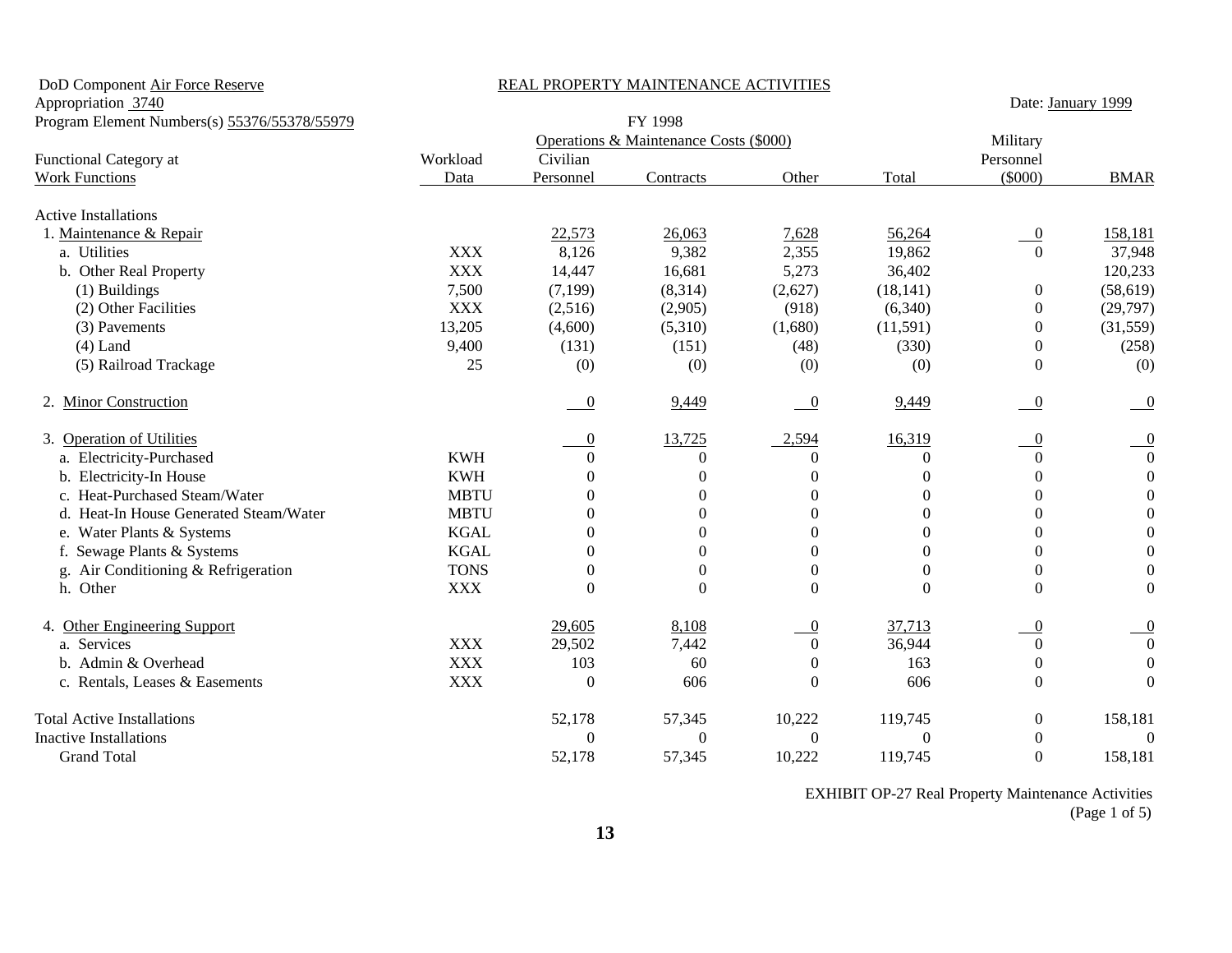DoD Component Air Force Reserve REAL PROPERTY MAINTENANCE ACTIVITIES

Appropriation 3740 Date: January 1999

| Program Element Numbers(s) 55376/55378/55979 |             | FY 1999        |                                        |                          |                |                  |                  |
|----------------------------------------------|-------------|----------------|----------------------------------------|--------------------------|----------------|------------------|------------------|
|                                              |             |                | Operations & Maintenance Costs (\$000) |                          |                | Military         |                  |
| Functional Category at                       | Workload    | Civilian       |                                        |                          |                | Personnel        |                  |
| <b>Work Functions</b>                        | Data        | Personnel      | Contracts                              | Other                    | Total          | $(\$000)$        | <b>BMAR</b>      |
| <b>Active Installations</b>                  |             |                |                                        |                          |                |                  |                  |
| 1. Maintenance & Repair                      |             | 23,439         | 26,447                                 | 4,508                    | 54,394         | $\overline{0}$   | 195,302          |
| a. Utilities                                 | <b>XXX</b>  | 8,438          | 9,520                                  | 1,391                    | 19,349         | $\Omega$         | 46,853           |
| b. Other Real Property                       | <b>XXX</b>  | 15,001         | 16,927                                 | 3,117                    | 35,045         | $\theta$         | 148,449          |
| (1) Buildings                                | 7,500       | (7, 476)       | (8, 436)                               | (1, 553)                 | (17, 465)      | $\Omega$         | (72, 375)        |
| (2) Other Facilities                         | <b>XXX</b>  | (2,613)        | (2,948)                                | (543)                    | (6,104)        | $\Omega$         | (36,790)         |
| (3) Pavements                                | 13,205      | (4,776)        | (5,389)                                | (993)                    | (11, 158)      | $\Omega$         | (38, 965)        |
| $(4)$ Land                                   | 9,400       | (136)          | (153)                                  | (28)                     | (318)          | $\Omega$         | (319)            |
| (5) Railroad Trackage                        | 25          | (0)            | (0)                                    | (0)                      | (0)            | $\Omega$         | (0)              |
| 2. Minor Construction                        |             | -0             | 5,537                                  | $\overline{\phantom{0}}$ | 5,537          | $\overline{0}$   | $\overline{0}$   |
| 3. Operation of Utilities                    |             | 0              | 16,055                                 | 1,487                    | 17,542         | $\overline{0}$   | $\overline{0}$   |
| a. Electricity-Purchased                     | <b>KWH</b>  | $\Omega$       | $\Omega$                               | $\theta$                 | 0              | $\Omega$         | $\boldsymbol{0}$ |
| b. Electricity-In House                      | <b>KWH</b>  | 0              | $\boldsymbol{0}$                       | $\boldsymbol{0}$         | $\Omega$       | $\Omega$         | $\overline{0}$   |
| c. Heat-Purchased Steam/Water                | <b>MBTU</b> | $\Omega$       | $\theta$                               | $\theta$                 | $\theta$       | $\Omega$         | $\overline{0}$   |
| d. Heat-In House Generated Steam/Water       | <b>MBTU</b> | $\Omega$       | $\overline{0}$                         | $\boldsymbol{0}$         | $\theta$       | $\mathbf{0}$     | $\mathbf{0}$     |
| e. Water Plants & Systems                    | <b>KGAL</b> | $\Omega$       | 0                                      | $\overline{0}$           | $\theta$       | $\Omega$         | $\Omega$         |
| f. Sewage Plants & Systems                   | <b>KGAL</b> | 0              | $\Omega$                               | $\Omega$                 | $\Omega$       | $\Omega$         | $\overline{0}$   |
| Air Conditioning & Refrigeration<br>g.       | <b>TONS</b> | $\Omega$       | $\theta$                               | $\overline{0}$           | $\Omega$       | $\Omega$         | $\theta$         |
| h. Other                                     | <b>XXX</b>  | $\overline{0}$ | $\overline{0}$                         | $\theta$                 | $\Omega$       | $\Omega$         | $\mathbf{0}$     |
| 4. Other Engineering Support                 |             | 26,995         | 8,450                                  | $\overline{0}$           | 35,445         | $\overline{0}$   |                  |
| a. Services                                  | <b>XXX</b>  | 26,844         | 7,785                                  | $\overline{0}$           | 34,629         | $\overline{0}$   | $\Omega$         |
| b. Admin & Overhead                          | <b>XXX</b>  | 151            | 110                                    | $\overline{0}$           | 261            | $\Omega$         | $\theta$         |
| c. Rentals, Leases & Easements               | <b>XXX</b>  | $\overline{0}$ | 555                                    | $\theta$                 | 555            | $\Omega$         | $\Omega$         |
| <b>Total Active Installations</b>            |             | 50,434         | 56,489                                 | 5,995                    | 112,918        | $\boldsymbol{0}$ | 195,302          |
| <b>Inactive Installations</b>                |             | 0              | $\theta$                               | $\Omega$                 | $\overline{0}$ | $\Omega$         | $\theta$         |
| <b>Grand Total</b>                           |             | 50,434         | 56,489                                 | 5,995                    | 112,918        | $\Omega$         | 195,302          |

 EXHIBIT OP-27 Real Property Maintenance Activities (Page 2 of 5)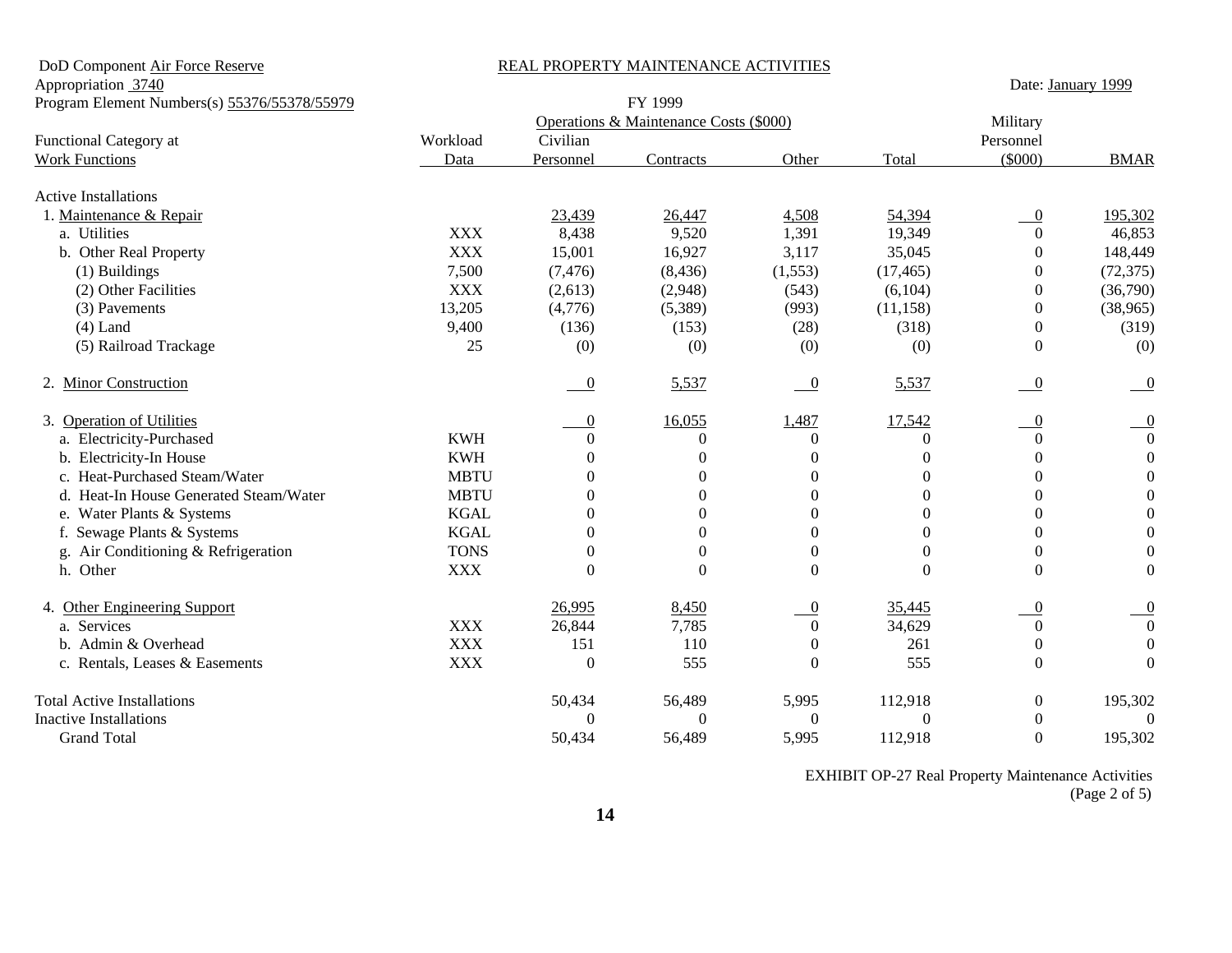#### DoD Component Air Force Reserve REAL PROPERTY MAINTENANCE ACTIVITIES

Appropriation 3740 Date: January 1999

| Program Element Numbers(s) 55376/55378/55979 | FY 2000     |                  |                |                          |          |                          |                  |
|----------------------------------------------|-------------|------------------|----------------|--------------------------|----------|--------------------------|------------------|
|                                              |             | Military         |                |                          |          |                          |                  |
| Functional Category at                       | Workload    | Civilian         |                |                          |          | Personnel                |                  |
| <b>Work Functions</b>                        | Data        | Personnel        | Contracts      | Other                    | Total    | $(\$000)$                | <b>BMAR</b>      |
| <b>Active Installations</b>                  |             |                  |                |                          |          |                          |                  |
| 1. Maintenance & Repair                      |             | 29,759           | 3,241          | 3,991                    | 36,991   | $\theta$                 | 170,692          |
| a. Utilities                                 | <b>XXX</b>  | 10,713           | 1,167          | 1,232                    | 13,112   | $\Omega$                 | 40,949           |
| b. Other Real Property                       | <b>XXX</b>  | 19,046           | 2,074          | 2,759                    | 23,880   | $\Omega$                 | 129,743          |
| $(1)$ Buildings                              | 7,500       | (9,491)          | (1,034)        | (1,375)                  | (11,900) | 0                        | (63, 255)        |
| (2) Other Facilities                         | <b>XXX</b>  | (3,318)          | (361)          | (480)                    | (4,160)  | $\Omega$                 | (32, 154)        |
| (3) Pavements                                | 13,205      | (6,064)          | (660)          | (879)                    | (7,604)  | $\Omega$                 | (34, 055)        |
| $(4)$ Land                                   | 9,400       | (173)            | (19)           | (25)                     | (216)    | $\mathbf{0}$             | (278)            |
| (5) Railroad Trackage                        | 25          | (0)              | (0)            | (0)                      | (0)      | $\Omega$                 | (0)              |
| 2. Minor Construction                        |             | $\overline{0}$   | 809            | $\overline{\phantom{0}}$ | 809      | $\overline{\phantom{0}}$ | $\overline{0}$   |
| 3. Operation of Utilities                    |             | $\theta$         | 16,114         | ,429                     | 17,543   | $\boldsymbol{0}$         | $\boldsymbol{0}$ |
| a. Electricity-Purchased                     | <b>KWH</b>  | $\Omega$         | $\theta$       | $\theta$                 | $\Omega$ | $\Omega$                 | $\boldsymbol{0}$ |
| b. Electricity-In House                      | <b>KWH</b>  | $\Omega$         | $\theta$       | $\theta$                 | $\Omega$ | $\Omega$                 | $\boldsymbol{0}$ |
| c. Heat-Purchased Steam/Water                | <b>MBTU</b> | $\Omega$         | $\overline{0}$ | $\mathbf{0}$             | $\Omega$ | $\Omega$                 |                  |
| d. Heat-In House Generated Steam/Water       | <b>MBTU</b> | $\Omega$         | $\Omega$       | $\theta$                 | $\Omega$ | $\mathbf{0}$             |                  |
| e. Water Plants & Systems                    | <b>KGAL</b> | $\theta$         | $\Omega$       | $\Omega$                 | 0        | $\Omega$                 |                  |
| f. Sewage Plants & Systems                   | <b>KGAL</b> | $\Omega$         | 0              | $\Omega$                 | 0        | $\Omega$                 |                  |
| g. Air Conditioning & Refrigeration          | <b>TONS</b> | $\Omega$         | $\Omega$       | $\boldsymbol{0}$         | $\Omega$ | $\Omega$                 |                  |
| h. Other                                     | <b>XXX</b>  | $\Omega$         | $\overline{0}$ | $\overline{0}$           | $\theta$ | $\Omega$                 | $\boldsymbol{0}$ |
| 4. Other Engineering Support                 |             | 25,304           | 9,823          | $\boldsymbol{0}$         | 35,127   | $\Omega$                 |                  |
| a. Services                                  | <b>XXX</b>  | 25,153           | 9,158          | $\overline{0}$           | 34,311   | $\theta$                 |                  |
| b. Admin & Overhead                          | <b>XXX</b>  | 151              | 109            | $\overline{0}$           | 260      | $\Omega$                 | $\boldsymbol{0}$ |
| c. Rentals, Leases & Easements               | <b>XXX</b>  | $\boldsymbol{0}$ | 556            | $\boldsymbol{0}$         | 556      | $\Omega$                 | $\overline{0}$   |
| <b>Total Active Installations</b>            |             | 55,063           | 29,987         | 5,420                    | 90,470   | $\boldsymbol{0}$         | 170,692          |
| <b>Inactive Installations</b>                |             | $\Omega$         | $\theta$       | $\theta$                 | $\theta$ | $\Omega$                 | $\boldsymbol{0}$ |
| <b>Grand Total</b>                           |             | 55,063           | 29,987         | 5,420                    | 90,470   | $\boldsymbol{0}$         | 170,692          |

 EXHIBIT OP-27 Real Property Maintenance Activities (Page 3 of 5)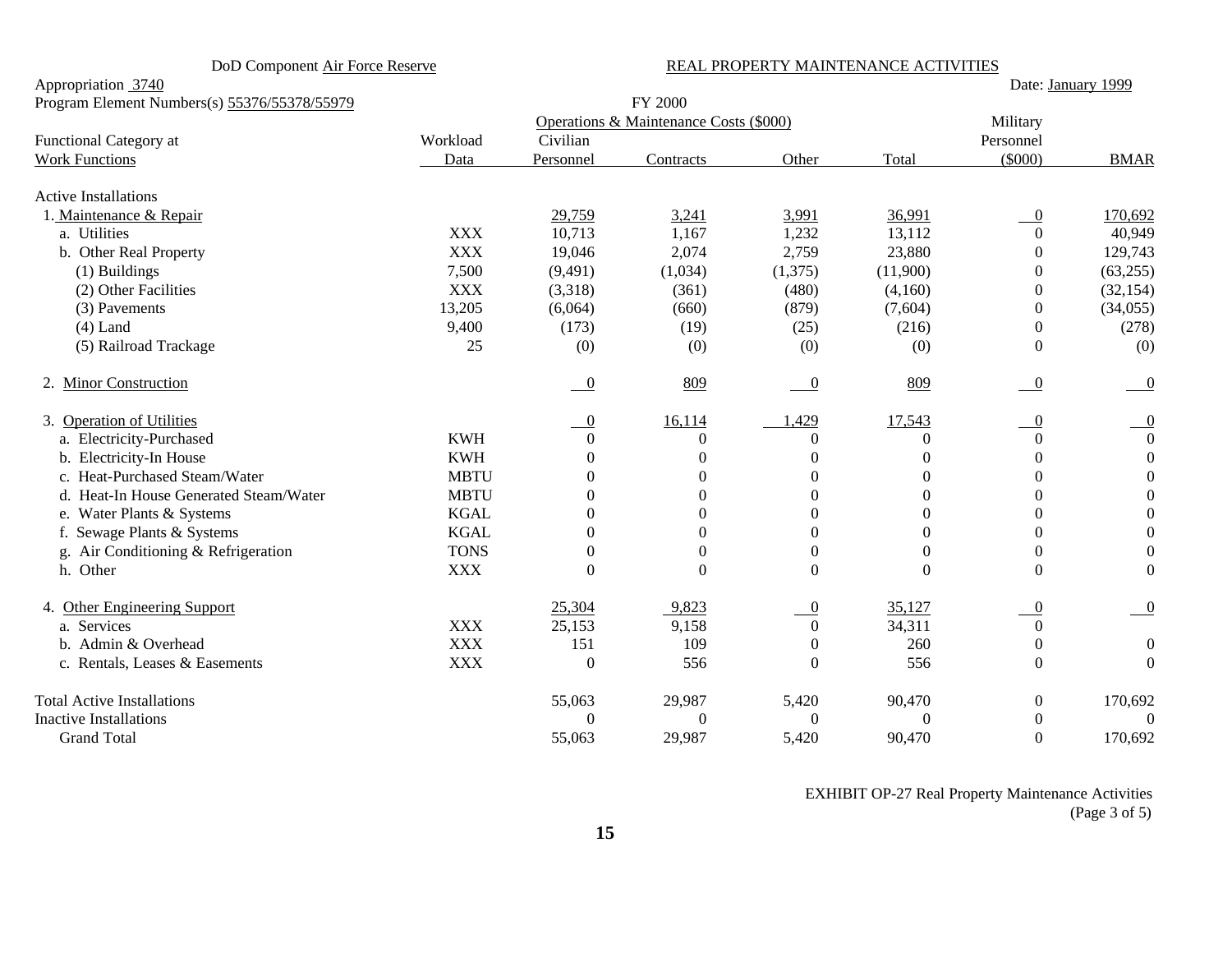| DoD Component Air Force Reserve             | REAL PROPERTY MAINTENANCE ACTIVITIES |                    |                                        |                          |              |                  |                           |
|---------------------------------------------|--------------------------------------|--------------------|----------------------------------------|--------------------------|--------------|------------------|---------------------------|
| Appropriation 3740                          |                                      | Date: January 1999 |                                        |                          |              |                  |                           |
| Program Element Number(s) 55376/55378/55979 |                                      | FY 2001            |                                        |                          |              |                  |                           |
|                                             |                                      |                    | Operations & Maintenance Costs (\$000) |                          |              | Military         |                           |
| Functional Category at                      | Workload                             | Civilian           |                                        |                          |              | Personnel        |                           |
| <b>Work Functions</b>                       | Data                                 | Personnel          | Contracts                              | Other                    | Total        | $($ \$000)       | <b>BMAR</b>               |
| <b>Active Installations</b>                 |                                      |                    |                                        |                          |              |                  |                           |
| 1. Maintenance & Repair                     |                                      | 31,012             | 13,947                                 | 3,978                    | 48,937       | $\overline{0}$   | 181,329                   |
| a. Utilities                                | <b>XXX</b>                           | 11,164             | 5,021                                  | 1,228                    | 17,413       | $\theta$         | 43,501                    |
| b. Other Real Property                      | <b>XXX</b>                           | 19,848             | 8,926                                  | 2,750                    | 31,525       | $\Omega$         | 137,828                   |
| (1) Buildings                               | 7,500                                | (9,891)            | (4, 449)                               | (1,370)                  | (15,711)     | $\boldsymbol{0}$ | (67, 197)                 |
| (2) Other Facilities                        | <b>XXX</b>                           | (3, 457)           | (1, 555)                               | (479)                    | (5,491)      | $\boldsymbol{0}$ | (34, 157)                 |
| (3) Pavements                               | 13,205                               | (6,320)            | (2,842)                                | (876)                    | (10,038)     | $\theta$         | (36, 177)                 |
| $(4)$ Land                                  | 9,400                                | (180)              | (81)                                   | (25)                     | (286)        | $\overline{0}$   | (296)                     |
| (5) Railroad Trackage                       | 25                                   | (0)                | (0)                                    | (0)                      | (0)          | $\theta$         | (0)                       |
| 2. Minor Construction                       |                                      | $\overline{0}$     | 2,282                                  | $\overline{\phantom{0}}$ | 2,282        | $\overline{0}$   | $\overline{\phantom{0}}$  |
| 3. Operation of Utilities                   |                                      | $\boldsymbol{0}$   | 16,332                                 | 1,444                    | 17,776       | $\overline{0}$   | $\overline{\phantom{0}0}$ |
| a. Electricity-Purchased                    | <b>KWH</b>                           | $\theta$           | $\Omega$                               | $\Omega$                 | $\Omega$     | $\Omega$         |                           |
| b. Electricity-In House                     | <b>KWH</b>                           | $\Omega$           | $\Omega$                               | $\Omega$                 | $\Omega$     | $\Omega$         | $\boldsymbol{0}$          |
| c. Heat-Purchased Steam/Water               | <b>MBTU</b>                          | $\Omega$           | $\Omega$                               | $\Omega$                 | $\Omega$     | $\Omega$         | $\boldsymbol{0}$          |
| d. Heat-In House Generated Steam/Water      | <b>MBTU</b>                          | $\overline{0}$     | $\Omega$                               | $\Omega$                 | $\Omega$     | $\Omega$         | $\boldsymbol{0}$          |
| e. Water Plants & Systems                   | <b>KGAL</b>                          | $\theta$           | $\Omega$                               | $\overline{0}$           | $\Omega$     | $\Omega$         | $\boldsymbol{0}$          |
| f. Sewage Plants & Systems                  | <b>KGAL</b>                          | $\Omega$           | $\Omega$                               | $\Omega$                 | $\Omega$     | $\Omega$         | $\boldsymbol{0}$          |
| g. Air Conditioning & Refrigeration         | <b>TONS</b>                          | $\overline{0}$     | $\mathbf{0}$                           | $\boldsymbol{0}$         | $\Omega$     | $\Omega$         | $\boldsymbol{0}$          |
| h. Other                                    | <b>XXX</b>                           | $\boldsymbol{0}$   | $\theta$                               | $\boldsymbol{0}$         | $\Omega$     | $\Omega$         | $\boldsymbol{0}$          |
| 4. Other Engineering Support                |                                      | 26,467             | 9,955                                  | $\overline{0}$           | 36,422       | $\overline{0}$   | $\boldsymbol{0}$          |
| a. Services                                 | <b>XXX</b>                           | 26,314             | 9,282                                  | $\mathbf{0}$             | 35,596       | $\Omega$         | $\boldsymbol{0}$          |
| b. Admin & Overhead                         | <b>XXX</b>                           | 153                | 110                                    | $\boldsymbol{0}$         | 263          | $\theta$         | $\boldsymbol{0}$          |
| c. Rentals, Leases & Easements              | <b>XXX</b>                           | $\boldsymbol{0}$   | 563                                    | $\Omega$                 | 563          | $\theta$         | $\overline{0}$            |
| <b>Total Active Installations</b>           |                                      | 57,479             | 42,516                                 | 5,422                    | 105,417      | $\boldsymbol{0}$ | 181,329                   |
| <b>Inactive Installations</b>               |                                      | $\Omega$           | $\Omega$                               | $\Omega$                 | $\mathbf{0}$ | $\theta$         | $\theta$                  |
| <b>Grand Total</b>                          |                                      | 57,479             | 42,516                                 | 5,422                    | 105,417      | $\theta$         | 181,329                   |

 EXHIBIT OP-27 Real Property Maintenance Activities (Page 4 of 5)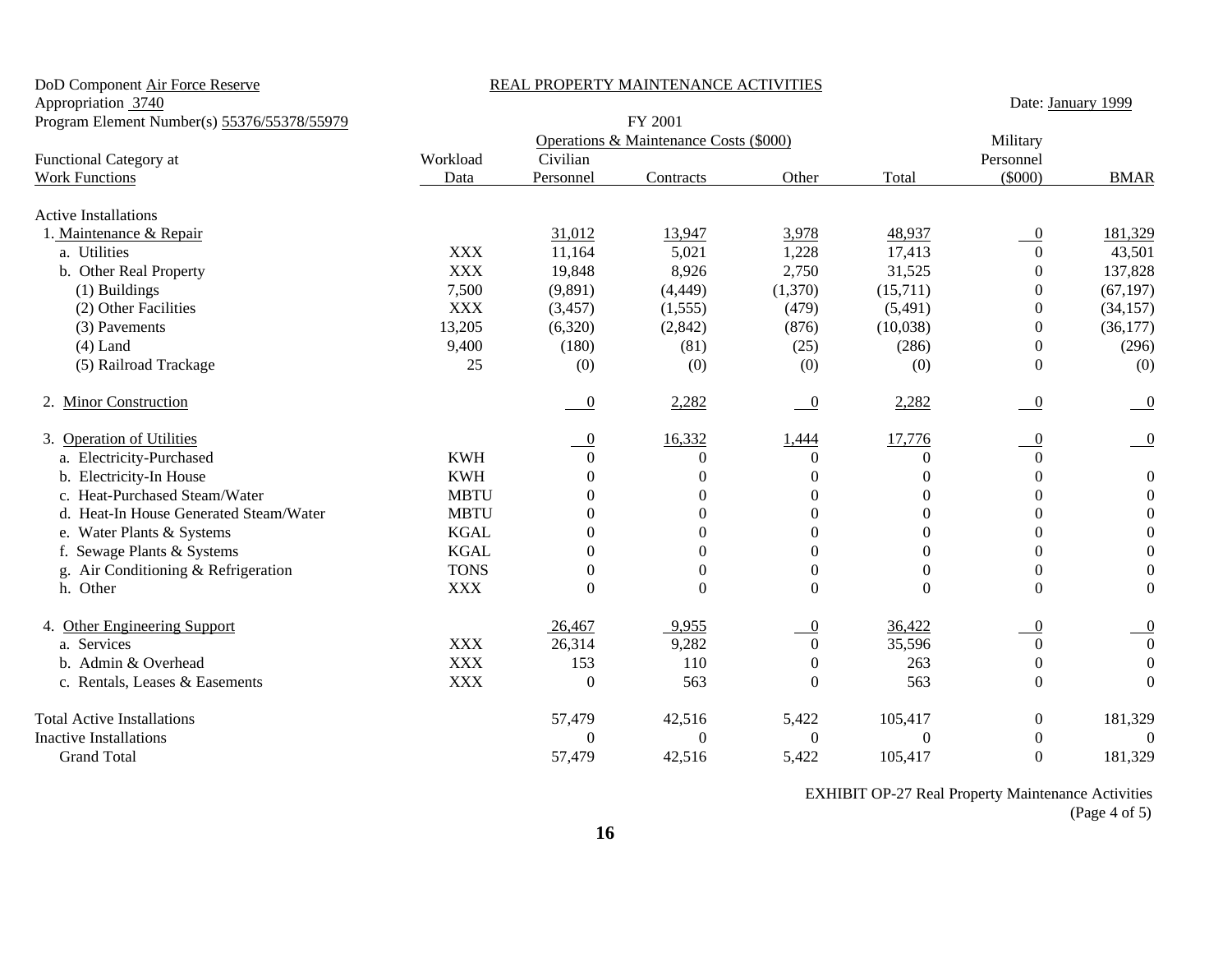# BACKLOG OF MAINTENANCE & REPAIR (BMAR) OF REAL PROPERTY (\$ in Thousands)

DOD Component Air Force Reserve Appropriation 3740

|                                                                                        | FY 1998          | FY 1999          | FY 2000          | FY 2001          |
|----------------------------------------------------------------------------------------|------------------|------------------|------------------|------------------|
| A. BACKLOG - BEGINNING OF YEAR                                                         |                  |                  |                  |                  |
| (BACKLOG CARRIED FORWARD FROM PRIOR YEARS)<br>(MINUS BACKLOG MORE THAN FOUR YEARS OLD) | 152,876          | 158,181          | 160,712          | 170,692          |
| (ADJUSTED BACKLOG CARRIED FORWARD)<br>(INFLATION ADJUSTMENT)                           | 152,876<br>1,070 | 158,181<br>1,265 | 160,712<br>2,411 | 170,692<br>2,731 |
| (FOREIGN CURRENCY REVALUATION)                                                         |                  |                  |                  |                  |
| <b>B. REQUIREMENTS</b>                                                                 |                  |                  |                  |                  |
| (RECURRING MAINTENANCE AND REPAIR)<br>(MAJOR REPAIR PROJECTS)                          | 43,149<br>14,569 | 43,876<br>39,256 | 44,666           | 45,470           |
| (BACKLOG DETERIORATION)                                                                | 12,230           | 12,654           | 12,857           | 13,655           |
| C. TOTAL REQUIREMENTS (A+B)                                                            | \$223,894        | \$255,233        | \$220,646        | \$232,548        |
| D. PROGRAM ADJUSTMENTS                                                                 |                  |                  |                  |                  |
| (DIRECT PROGRAM FUNDING)                                                               | 65,713           | 59,931           | 37,800           | 51,219           |
| (FUNDS MIGRATION FROM OTHER PROGRAMS)<br>(NET OTHER ADJUSTMENTS)                       |                  |                  | 12,154           |                  |
| E. BACKLOG - END OF YEAR                                                               | \$158,181        | \$195,302        | \$170,692        | \$181,329        |
| F. PERCENT BMAR CHANGE                                                                 | $+3.47$          | $+23.47$         | $+6.21$          | $+6.23$          |

EXHIBIT OP-27 Real Property Maintenance Activities (Page 5 of 5)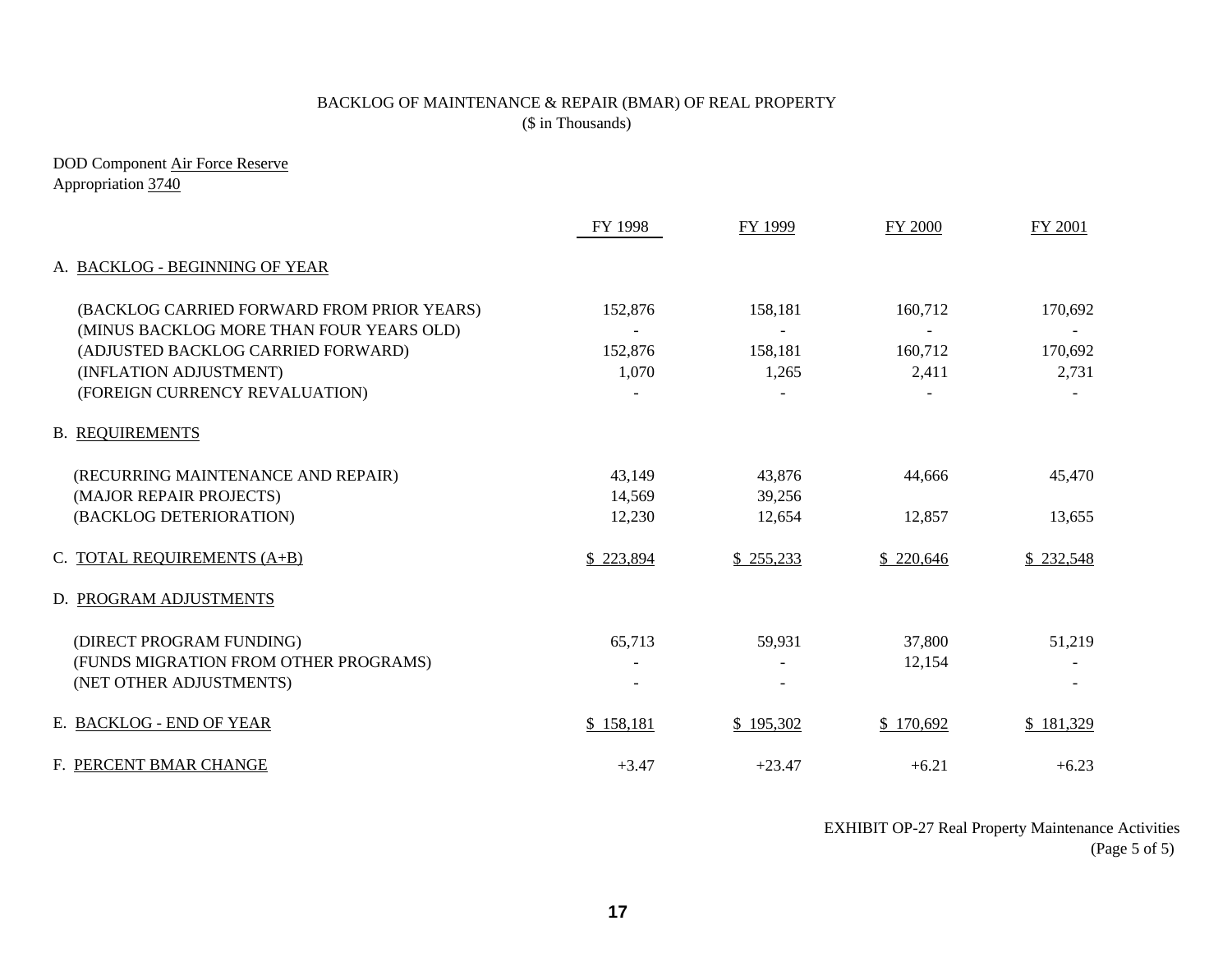$$^{(000)}$ 

| <b>State</b> | Location/Installation | <b>Project Title</b>                                                                                | FY 1999<br>Cost |
|--------------|-----------------------|-----------------------------------------------------------------------------------------------------|-----------------|
| FL           | MacDill               | Repair Aeromedical Training Facility                                                                | 843.80          |
|              | Justification:        | Exterior, interior and utility system upgrade required due to facility age and deterioration.       |                 |
| IN           | <b>Grissom ARB</b>    | Enhance Appearance and Energy Efficiency of 5 Facilities                                            | 585.00          |
|              | Justification:        | Required to comply with base architectural and energy conservation standards.                       |                 |
| MA           | Westover              | Rep. AFFF Systems, DC & Pull-Thru Hgs.                                                              | 512.00          |
|              | Justification:        | Required to correct firs/safety deficiencies.                                                       |                 |
|              | Westover              | Maintain/Overlay Runway 05/23                                                                       | 3,100.00        |
|              | Justification:        | Periodic repair of deteriorated pavements.                                                          |                 |
| MI           | Selfridge ANGB        | Renovate Maintenance Hangar (36) (Center Bay)                                                       | 1,750.00        |
|              | Justification:        | Required to repair HVAC, lighting, and exterior finishes.                                           |                 |
|              | Selfridge ANGB        | Renovate Maintenance Hangar (36) (West Lean-To)                                                     | 910.00          |
|              | Justification:        | Administrative areas are substandard and require renovation.                                        |                 |
| NJ           | McGuire               | Repair Squadron Operations Facility                                                                 | 1,250.00        |
|              |                       | Exhibit OP-27P Real Property Maintenance and Minor Construction – Projects Over \$500,000<br>$-18-$ |                 |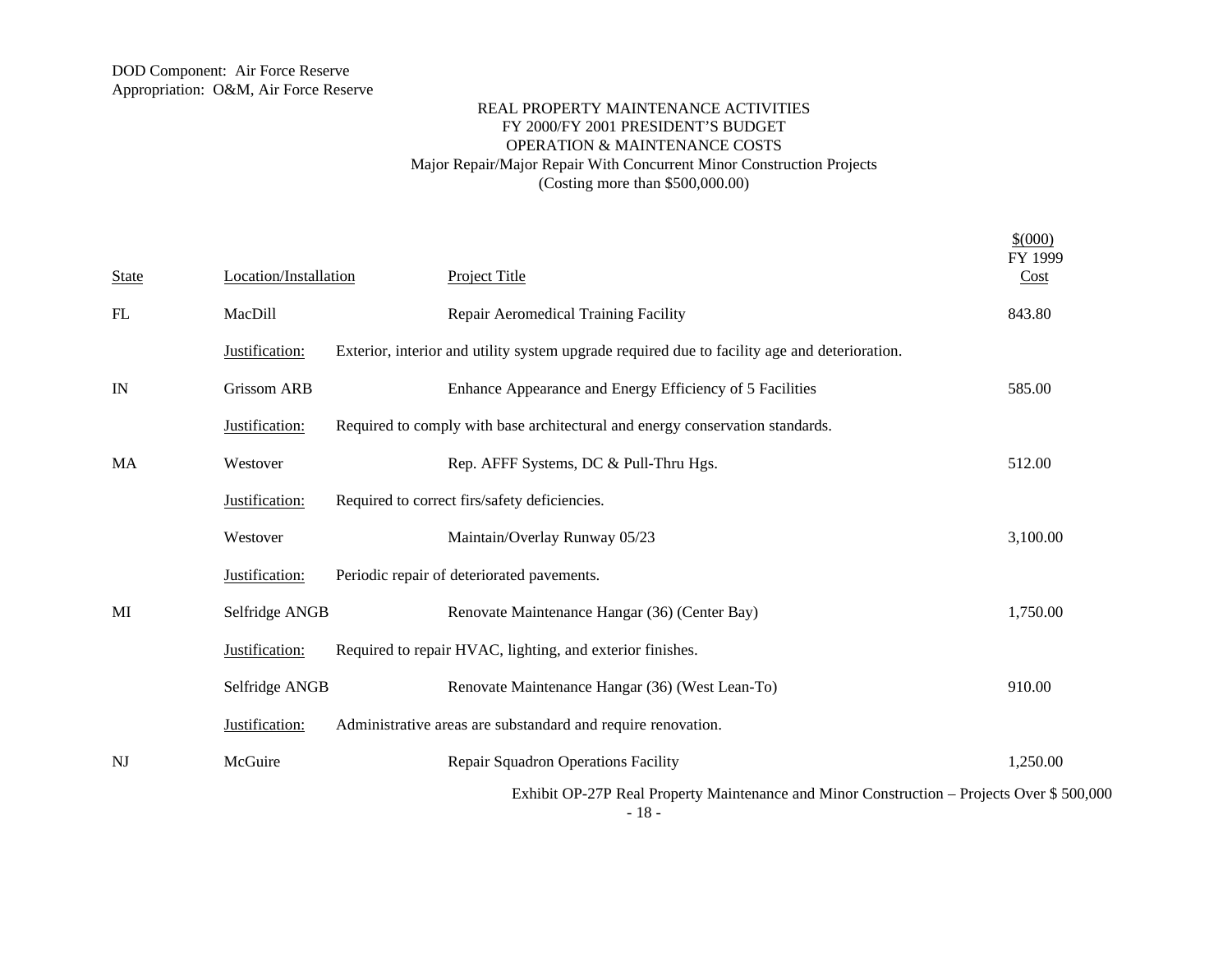Justification: Upgrade interior subsystems. Repair HVAC, lighting, and interior finishes.

| <b>State</b> | Location/Installation | <b>Project Title</b>                                                                  | \$ (000)<br>FY 1999<br>Cost |
|--------------|-----------------------|---------------------------------------------------------------------------------------|-----------------------------|
| OK           | <b>Tinker AFB</b>     | Upgrade Hangar Building 1030                                                          | 2,573.90                    |
|              | Justification:        | Repair heating, lighting, and repair finishes.                                        |                             |
| <b>PA</b>    | Pittsburgh IAP ARS    | Repair Nose Dock, B-129                                                               | 750.00                      |
|              | Justification:        | Repair heating, lighting, and repair finishes.                                        |                             |
| <b>WA</b>    | McChord AFB           | Revitalize Aeromedical Training Facility B/1210                                       | 519.00                      |
|              | Justification:        | Revitalize facility configuration and features to meet current training requirements. |                             |
|              |                       |                                                                                       |                             |

 $\text{DTOLL}$   $\text{\$12,793.70}$ 

 Exhibit OP-27P Real Property Maintenance and Minor Construction – Projects Over \$ 500,000 - 19 -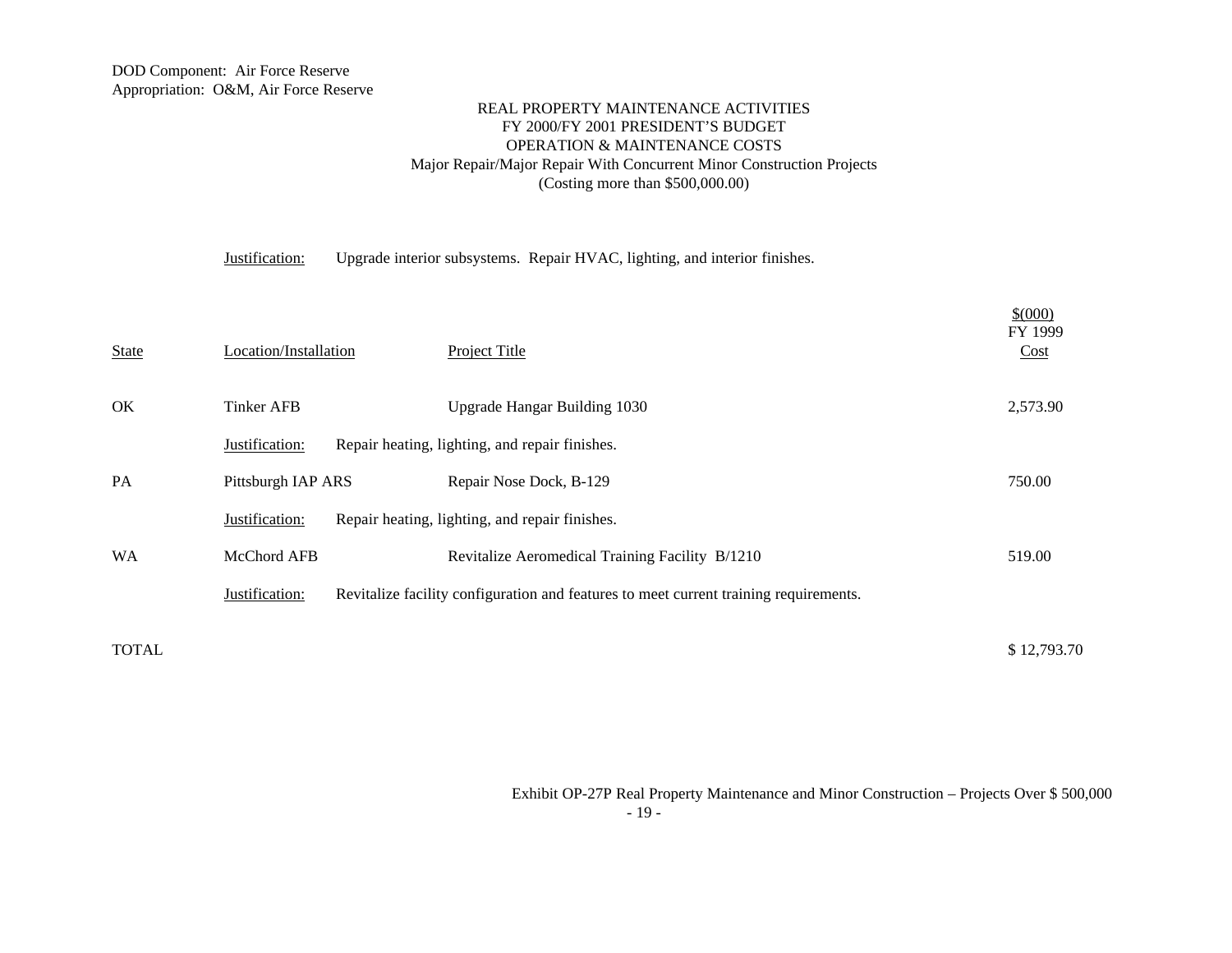| <b>State</b> | Location/Installation | <b>Project Title</b>                                                                                                                                                               | \$(000)<br><b>FY 2000</b><br>Cost |
|--------------|-----------------------|------------------------------------------------------------------------------------------------------------------------------------------------------------------------------------|-----------------------------------|
| GA           | Dobbins               | Revitalize Lodging                                                                                                                                                                 | 2,850.00                          |
|              | Justification:        | Repair interior surfaces, replace HVAC, reconfigure rooms to meet AF standards.                                                                                                    |                                   |
| MA           | Westover              | Renovate Dorm, 5103                                                                                                                                                                | 3,500.00                          |
|              | Justification:        | Replace exterior finishes with low maintenance materials and upgrade appearance to comply with<br>Architectural compatibility standards. Upgrade interior to current AF standards. |                                   |
| MA           | Westover              | Renovate Dorm, 5104                                                                                                                                                                | 3,500.00                          |
|              | Justification:        | Replace exterior finishes with low maintenance materials and upgrade appearance to comply with<br>Architectural compatibility standards. Upgrade interior to current AF standards. |                                   |
| NY           | Niagara               | <b>Revitalize Fitness Center</b>                                                                                                                                                   | 702.00                            |
|              | Justification:        | Periodic repair of deteriorated pavements.                                                                                                                                         |                                   |
| <b>OH</b>    | Youngstown            | Mtn/Repr Consolidated Open Mess                                                                                                                                                    | 530.00                            |
|              | Justification:        | Repairs are needed to bring facilities up to current standards.                                                                                                                    |                                   |
| <b>OR</b>    | Portland              | Revitalize Multi-Purpose Fitness Center                                                                                                                                            | 750.00                            |
|              | Justification:        | Repairs are needed to bring facilities up to current standards.                                                                                                                    |                                   |
| TOTAL        |                       |                                                                                                                                                                                    | \$11,832.00                       |
|              |                       | Exhibit OP-27P Real Property Maintenance and Minor Construction – Projects Over \$500,000                                                                                          |                                   |

(page 3 of 4)